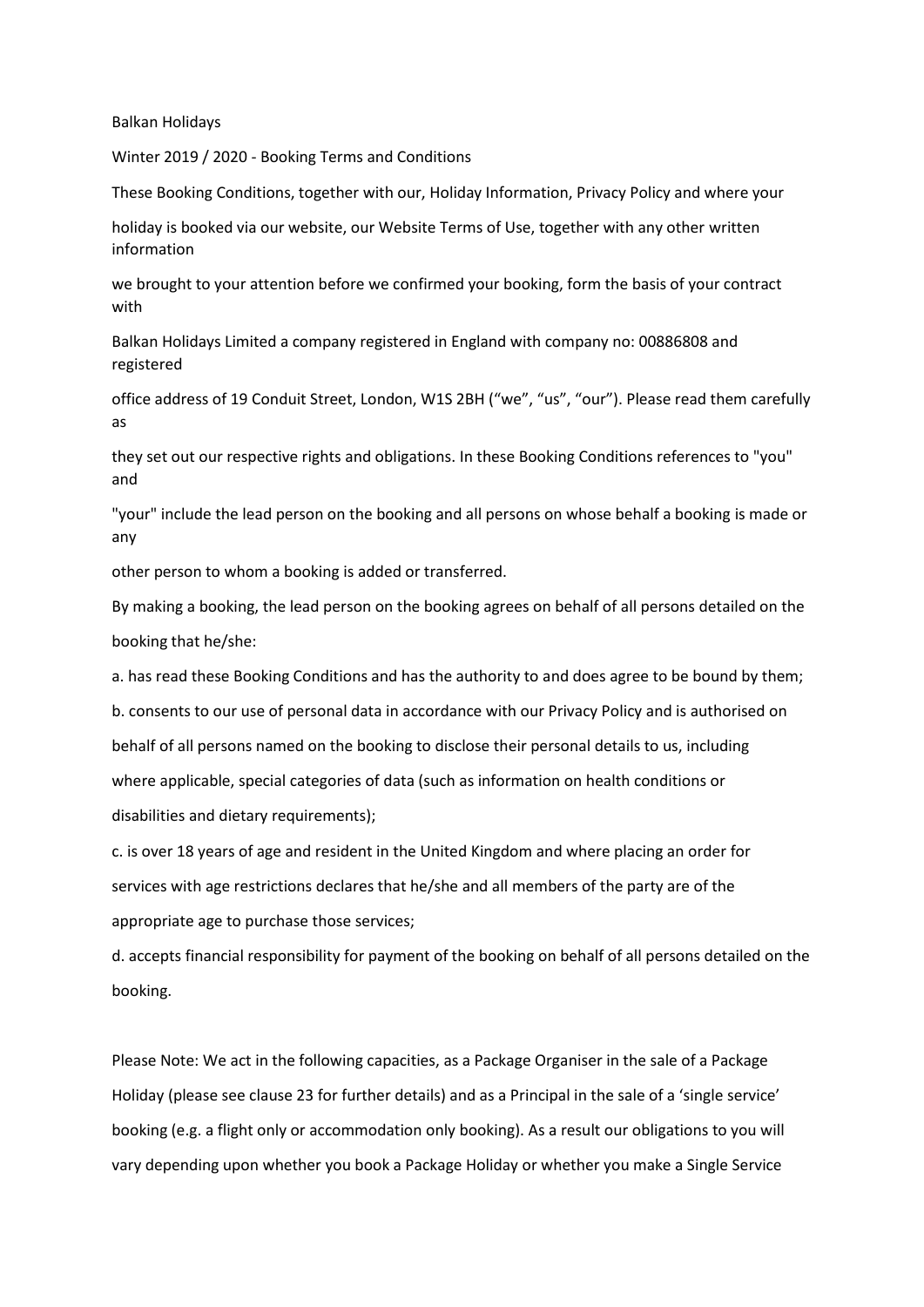booking with us. We have tried to set our differing obligations out below, as clearly as possible

(A) Section A contains the conditions that will apply to all bookings you make with us;

(B) Section B contains the conditions which will apply when you make a booking with us where we

act as the Package Organiser; and

(C) Section C contains the conditions which will apply where you make a single-service booking with us, where we are acting as Principal.

SECTION A – APPLICABLE TO ALL BOOKINGS

1. Booking and Paying for your Arrangements

A booking is made with us when you pay us a deposit (or full payment if you are booking within 56 days

of departure) plus insurance premium if required and we issue you with a booking confirmation. The value

of the deposit will be up to £140 per person for all holidays, except for those travelling on low cost flights,

where the deposit will vary depending upon the flight cost. The deposit is required for all persons two

years of age and over at the time of return from the holiday; no deposit is payable for infants.

We reserve the right to return your deposit and decline to issue a booking confirmation at our absolute

discretion. A binding contract will come into existence between you and us as soon as we have issued

you with a booking confirmation that will confirm the details of your booking and will be sent to you or your

travel agent.

If your confirmed arrangements include a flight, we (or if you booked via an authorised agent of ours, that

agent) will also issue you with an ATOL Certificate. Upon receipt, if you believe that any details on the

ATOL Certificate or booking confirmation or any other document are wrong you must advise us

immediately as changes cannot be made later and it may harm your rights if we are not notified of any

inaccuracies in any document within ten days of our sending it out (five days for tickets).

The balance of the cost of your arrangements (including any applicable surcharge) is due not less than 56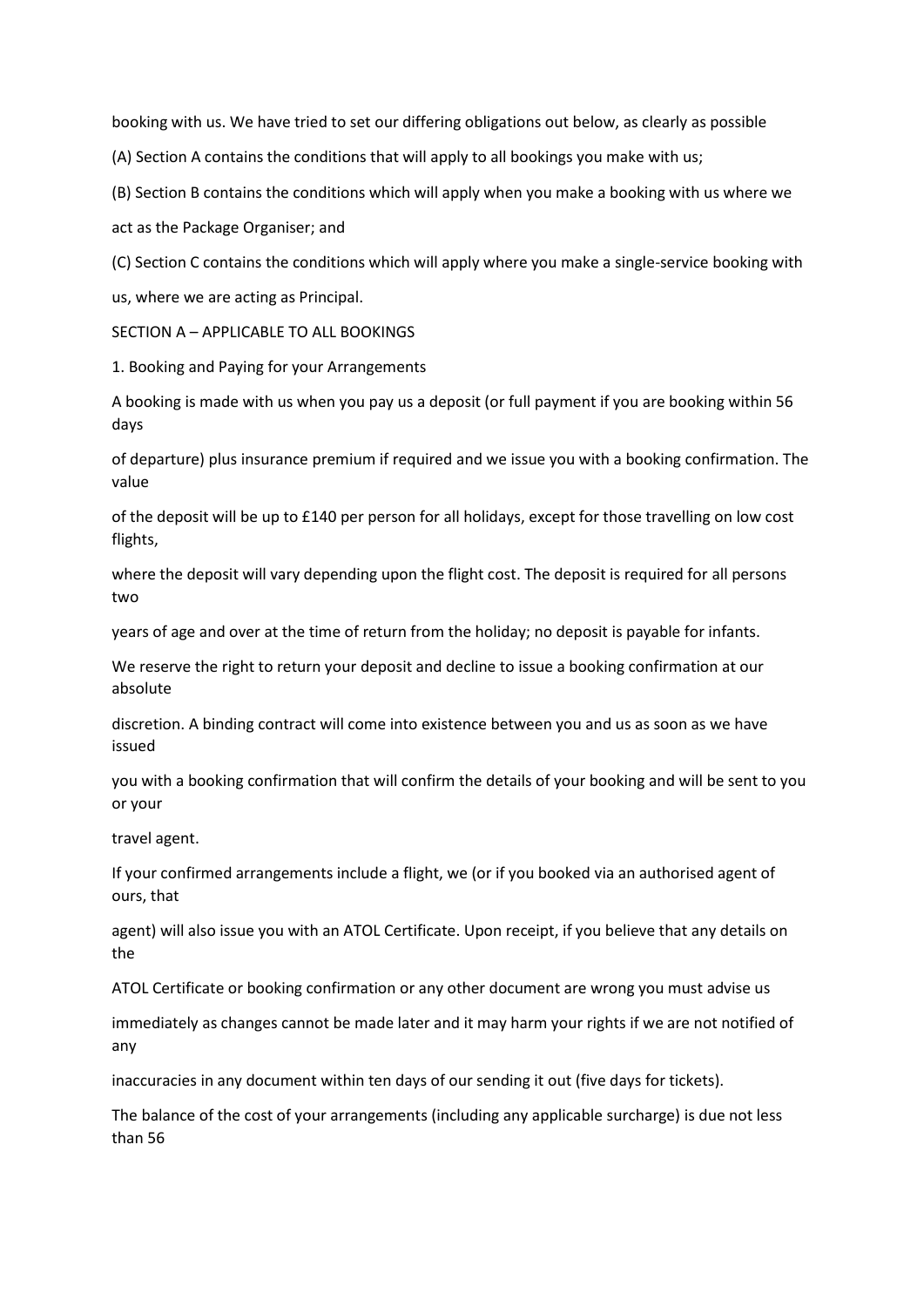days prior to scheduled departure. If we do not receive this balance in full and on time, we reserve the

right to treat your booking as cancelled by you in which case the cancellation charges set out in either

Section B or Section C below, as applicable, will become payable.

Any money paid to an authorised agent of ours in respect of a booking covered by our ATOL is held by

that agent on behalf of and for the benefit of the Trustees of the Air Travel Trust at all times, but subject to

the agent's obligation to pay it to us for so long as we do not fail financially. If we do fail financially, any

money held at that time by the agent or subsequently accepted from the consumer by the agent, is and

continues to be held by that agent on behalf of and for the benefit of the Trustees of the Air Travel Trust

without any obligation to pay that money to us.

2. Accuracy of Advertising Material

We endeavour to ensure that all the information and prices on our website are accurate, however

occasionally changes and errors occur and we reserve the right to correct prices and other details in such

circumstances. You must check the current price and all other details relating to the arrangements that

you wish to book before you make your booking.

3. Insurance

Adequate travel insurance is a condition of your contract with us. You must be satisfied that your

insurance fully covers all your personal requirements including pre-existing medical conditions,

cancellation charges, medical expenses and repatriation in the event of accident or illness. If you choose

to travel without adequate insurance cover, we will not be liable for any losses howsoever arising, in

respect of which insurance cover would otherwise have been available.

For a no obligation quote for travel insurance, please visit our website. You can cancel your insurance

within 14 days of purchase with a full refund, however, please note, if you have a single trip policy that

ends within one month of the date you purchased your policy, the cooling off period does not apply and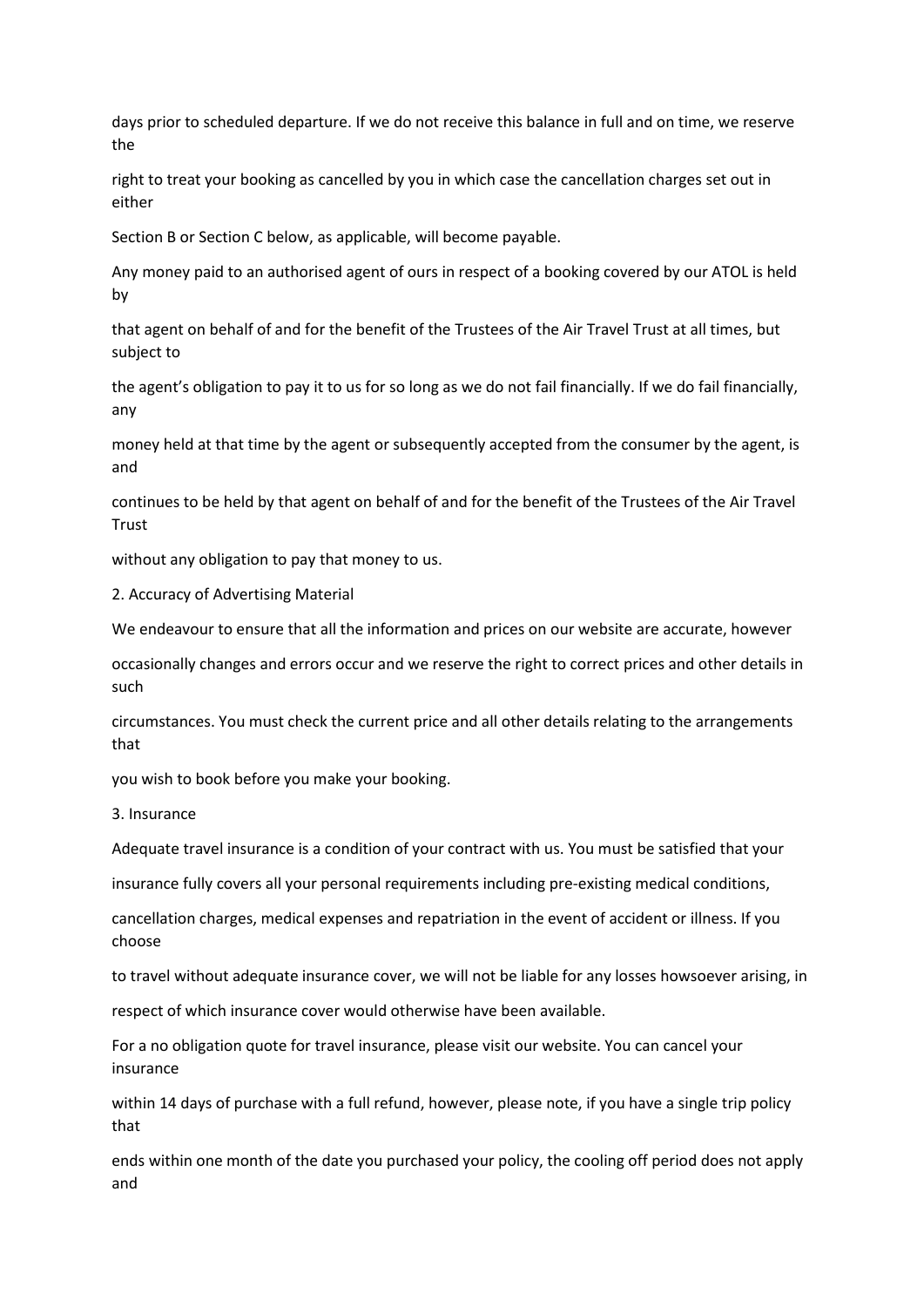we will not be able to offer you a refund.

4. Pricing

We reserve the right to amend the price of unsold holidays at any time and correct errors in the prices of confirmed holidays. We also reserve the right to increase the price of confirmed holidays solely to allow for increases which are direct consequences of changes in:

(i) the price of the carriage of passengers resulting from the cost of fuel or other power sources;

(ii) the level of taxes or fees chargeable for services applicable to the holiday imposed by third

parties not directly involved in the performance of the holiday, including tourist taxes, landing taxes or embarkation or disembarkation fees at ports and airports; and

(iii) the exchange rates relevant to the package.

We will absorb and you will not be charged for any increase equivalent to 2% of the price of your travel

arrangements, which excludes insurance premiums and any amendment charges and/or additional services or travel arrangements. You will be charged for the amount over and above that.

However, if this means that you have to pay an increase of more than 8% of the price of your confirmed

holiday (excluding any insurance premiums, amendment charges and/or additional services or travel

arrangements), you will have the option of accepting a change to another holiday if we are able to offer

one (if this is of equivalent or higher quality you will not have to pay more but if it is of lower quality you

will be refunded the difference in price), or cancelling and receiving a full refund of all monies paid to us,

except for any insurance premiums and any amendment charges and/or additional services or travel

arrangements. Should you decide to cancel for this reason, you must exercise your right to do so within 7

days from the issue date printed on your final invoice. We will consider an appropriate refund of insurance

premiums paid if you can show that you are unable to transfer or reuse your policy.

Should the price of your holiday go down due to the changes mentioned above, then any refund due will

be paid to you. However, please note that travel arrangements are not always purchased in local

currency and some apparent changes have no impact on the price of your travel due to contractual and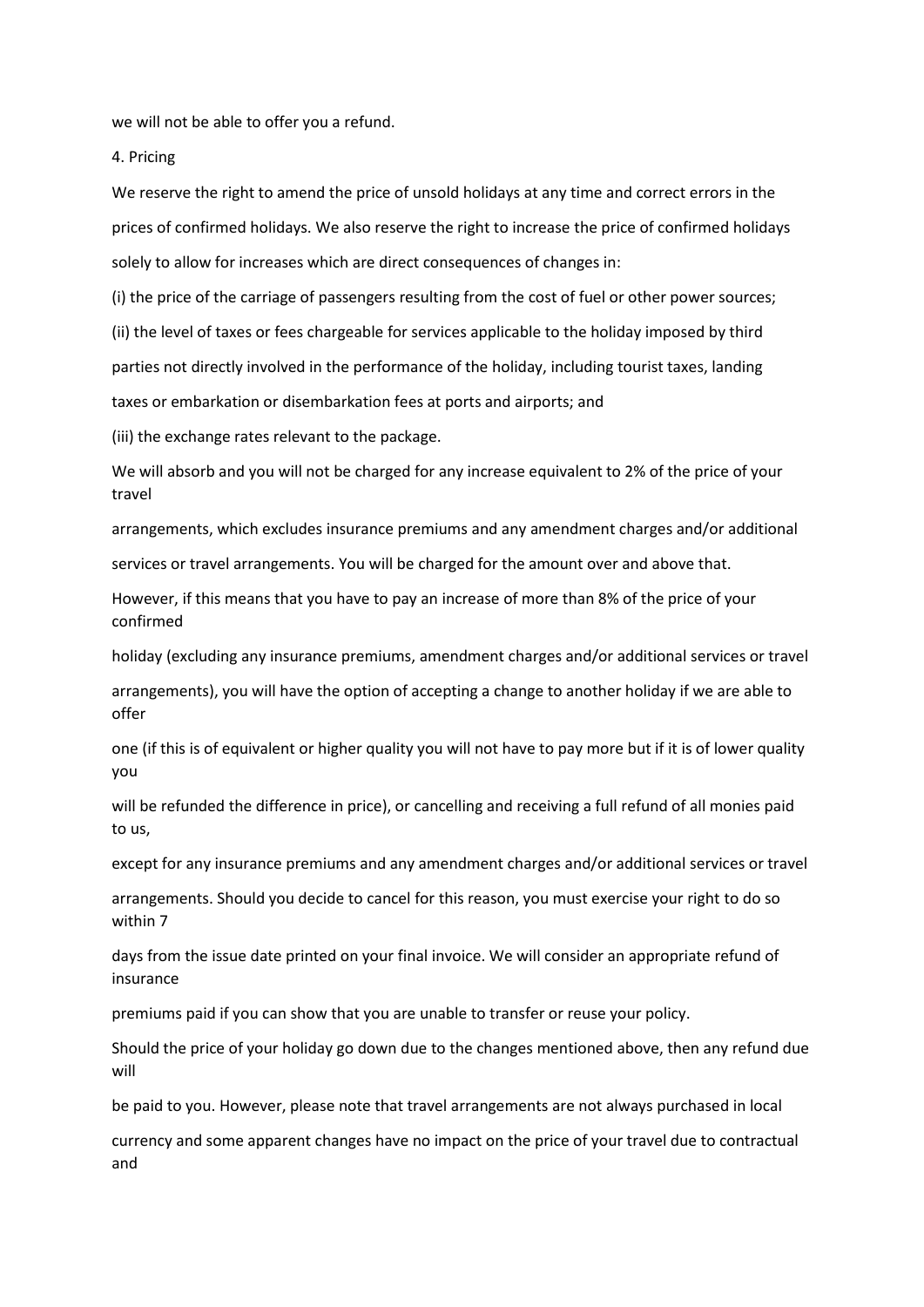other protection in place.

There will be no change made to the price of your confirmed holiday within 20 days of your departure nor

will refunds be paid during this period.

5. Special Requests

Any special requests must be advised to us at the time of booking (e.g. diet, room location, a particular

facility at a hotel etc.). You should then confirm your requests in writing. Whilst every effort will be made

by us to try and arrange your reasonable special requests, we cannot guarantee that they will be fulfilled.

The fact that a special request has been noted on your confirmation invoice or any other documentation

or that it has been passed on to the supplier is not confirmation that the request will be met. Failure to

meet any special request will not be a breach of contract on our part unless the request has been

specifically confirmed by us. We do not accept bookings that are conditional upon any special request

being met.

6. Cutting Your Holiday Short

If you are forced to return home early, we cannot refund the cost of any travel arrangements you have not

used. If you cut short your holiday and return home early in circumstances where you have no reasonable

cause for complaint about the standard of the travel services provided we will not offer you any refund for

that part of your holiday not completed or be liable for any associated costs you may incur. Depending on

the circumstances, your travel insurance may offer cover for curtailment and we suggest that any claim is

made directly with them.

7. Accommodation Ratings and Standards

Accommodation ratings are displayed as provided by the relevant supplier. These are intended to give a

guide to the services and facilities you should expect from your accommodation or other travel

arrangements. Standards and ratings may vary between countries, as well as between suppliers. We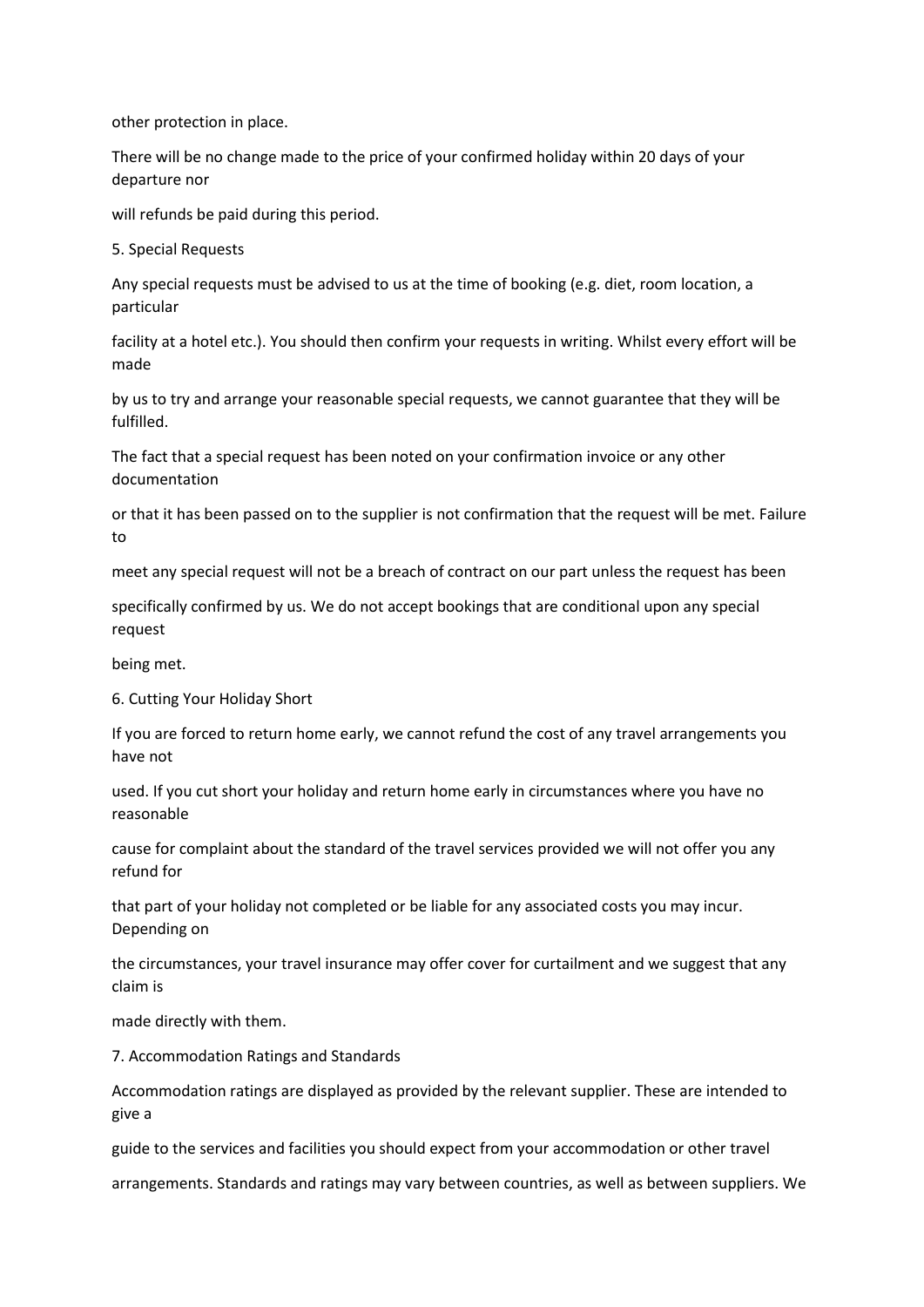cannot guarantee the accuracy of any ratings given and no warranty is given or implied.

8. Disabilities and Medical Conditions

We are not a specialist disabled holiday company, but we will do our utmost to cater for any special

requirements you may have. If you or any member of your party has any medical problem or disability

which may affect your booking, please provide us with full details before you make your booking so that

we can try to advise you as to the suitability of your chosen arrangements. A checklist can be obtained by

contacting us directly. We may require you to produce a doctor's certificate certifying that you are fit to

participate. Acting reasonably, if we are unable to properly accommodate the needs of the person(s)

concerned, we will not confirm your booking or if you did not give us full details at the time of booking, we

will cancel it and impose applicable cancellation charges when we become aware of these details. We

cannot be held liable if you fail to tell us about special requirements that may affect your holiday.

Please note the following positions about accommodation and flights:

(i) Overseas accommodation and services:

Most of the overseas accommodation, overseas transport (including transfers) and other holiday services

provided overseas are not equipped to cater for the needs of many disabled holidaymakers. If you have

any disability, you must make appropriate enquiries about the suitability of accommodation, resorts,

transport and services, and that you are fully satisfied you have made the correct choice before you book

and confirm your holiday. Please note: if special arrangements need to be made for you an extra charge

may have to be levied.

(ii) Flights

If you or a member of your party are a wheelchair user or have reduced mobility, we strongly advise that

you contact your Travel Advisor before making your reservation. This will enable your Travel Advisor to

confirm with us or the airline and airport the availability of any assistance requirements prior to booking,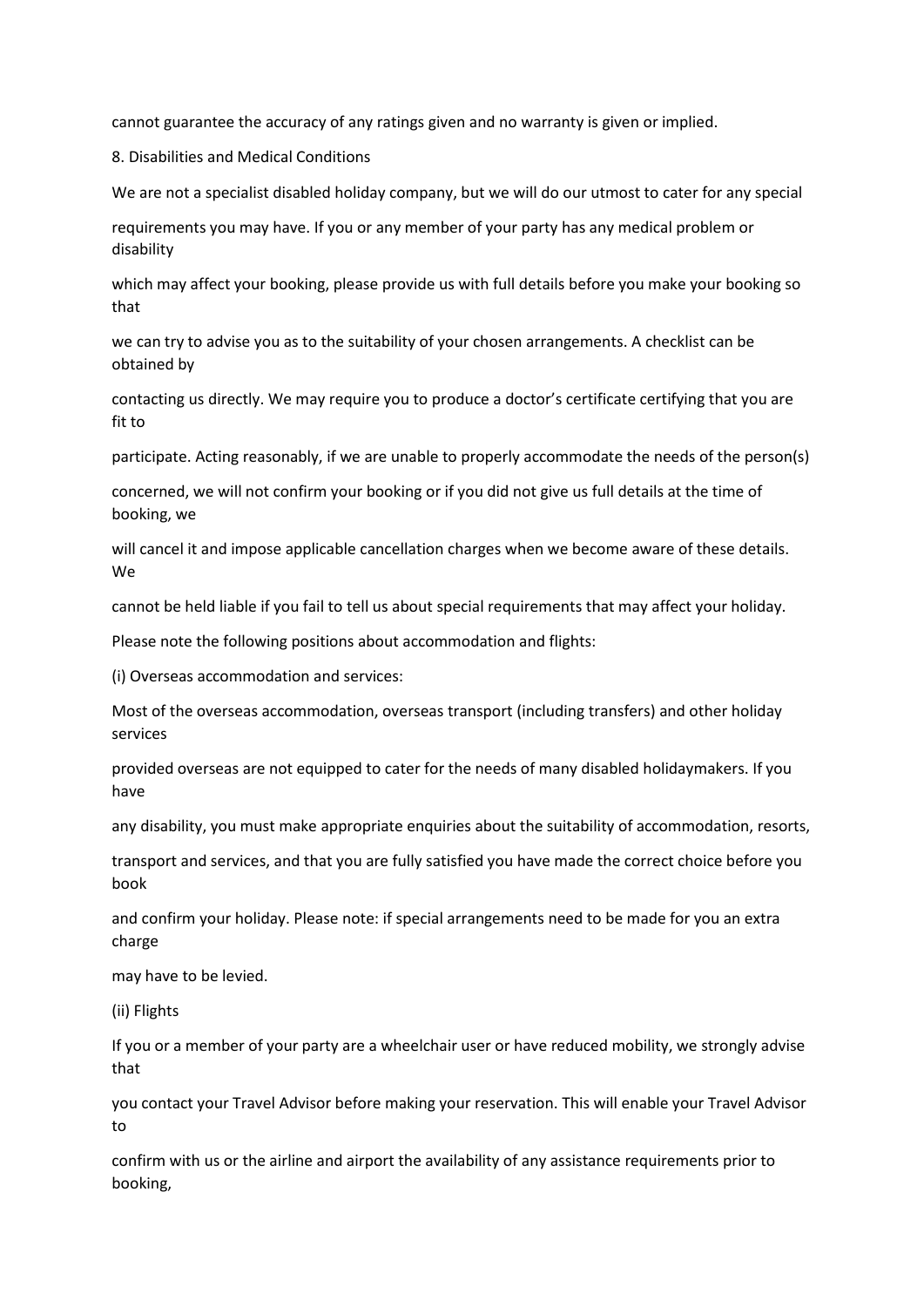as any changes made after booking will be subject to our standard change fees. Wheelchair assistance

must be pre-booked at least 48 hours before departure (not counting the day of travel). If you fail to prebook your wheelchair assistance, we reserve the right to refuse travel.

9. Force Majeure

Except where otherwise expressly stated in these Booking Conditions we will not be liable or pay you

compensation if our contractual obligations to you are affected by "Force Majeure". For the purposes of

these Booking Conditions, Force Majeure means any event beyond our or our supplier's control, the

consequences of which could not have been avoided even if all reasonable measures had been taken.

Examples include warfare and acts of terrorism (and threat thereof), civil strife, significant risks to human

health such as the outbreak of serious disease at the travel destination or natural disasters such as

floods, earthquakes or weather conditions which make it impossible to travel safely to the travel

destination or remain at the travel destination, the act of any government or other national or local

authority including port or river authorities, industrial dispute, labour strikes, lock closure, natural or

nuclear disaster, fire, chemical or biological disaster, unavoidable technical problems with transport and

all similar events outside our or the supplier(s) concerned's control.

Brexit Implications: please note that certain overseas travel arrangements may be affected as a result of

the United Kingdom's decision to leave the European Union. This could include an unavailability of certain

flight routes, access to certain ports and airports etc. Please rest assured that this is something we will

continue to monitor and will advise our customers as soon as possible if we become aware of any

confirmed bookings that will be affected. However, since this is something which is completely

unprecedented and outside our control, we would treat any such changes as Force Majeure, and whilst

we will endeavour to provide suitable alternative arrangements or refunds where possible, we will not be

liable to pay you any compensation.

10. Complaints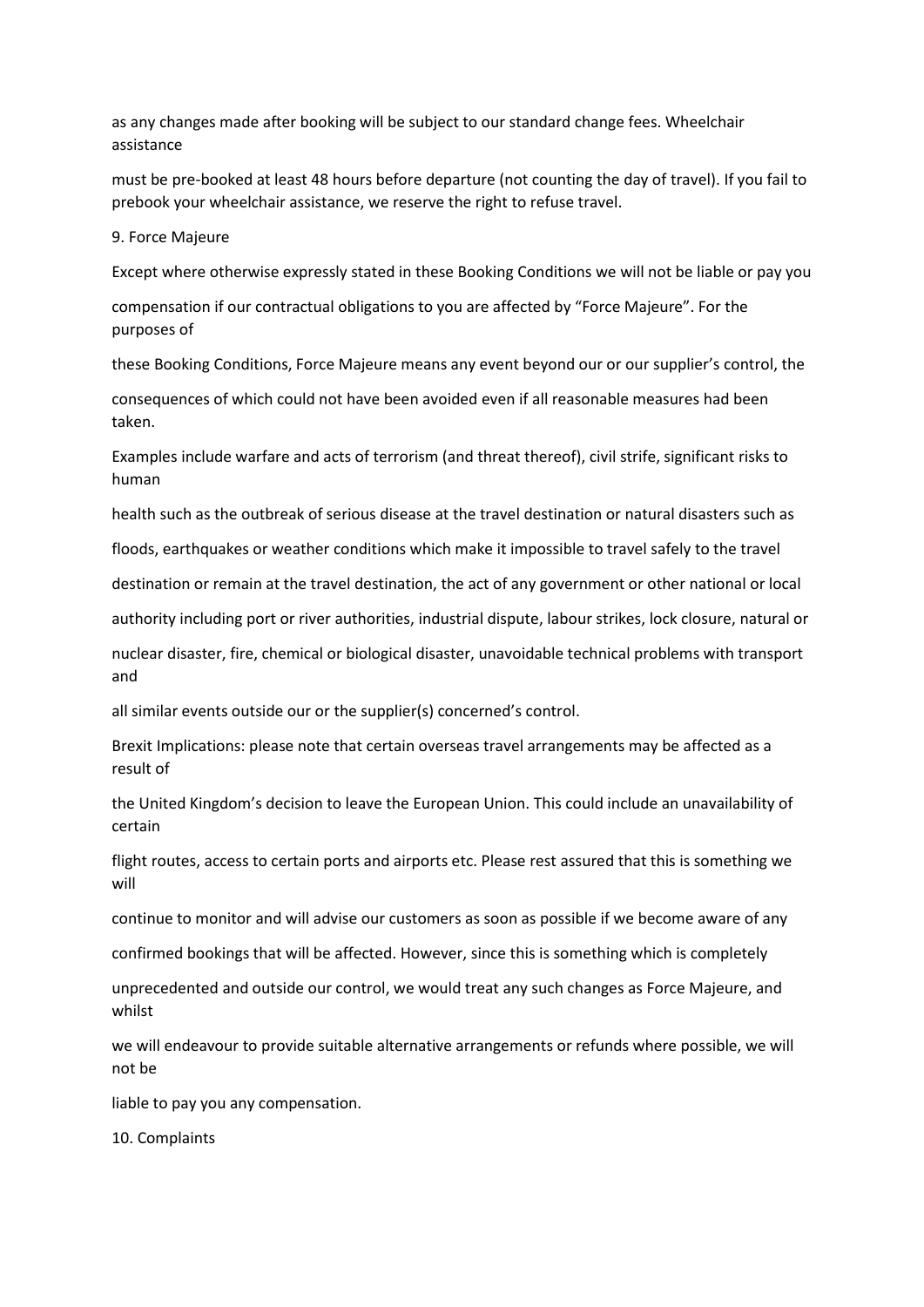If you have a complaint about any of the services included in your holiday, you must inform our resort

representative without undue delay who will endeavour to put things right. A Guest Comment Form

should also be completed while you are still on holiday. If it is not resolved locally, please follow this up

within 28 days of your return home by writing to our Customer Services Department at Balkan Holidays

Limited, Sofia House, 19 Conduit Street, London, W1S 2BH or by email to cs@balkanholidays.co.uk

giving your booking reference and all other relevant information. Please keep your letter concise and to

the point. If you fail to follow the requirement to report your complaint in resort we will have been deprived

of the opportunity to investigate and rectify it and this may affect your rights under this booking.

Please note that we offer an Alternative Dispute Resolution service through our ABTA membership.

Please see clause 20 for further details.

You can also access the European Commission Online Dispute Resolution (ODR) platform at

http://ec.europa.eu/consumers/odr/. This ODR platform is a means of registering your complaint with us; it

will not determine how your complaint should be resolved.

Fraudulent Claims

It is our policy to deal with any valid complaints appropriately and to compensate where appropriate. We

are aware that holidaymakers are being encouraged to make false or exaggerated complaints particularly

in connection with holiday illness. We are committed to the detection and prevention of fraudulent claims

in the interests of our customers and to keep the cost of our holidays as low as possible. We work closely

with fraud detection investigators and should we find any dishonest or exaggerated claims, we will not

hesitate to take legal action to recover any compensation paid. It is a criminal offence to make a

dishonest claim and we may refer such claims to the police for their investigation.

## 11. Your Responsibility

All our customers are expected to conduct themselves in an orderly and acceptable manner and not to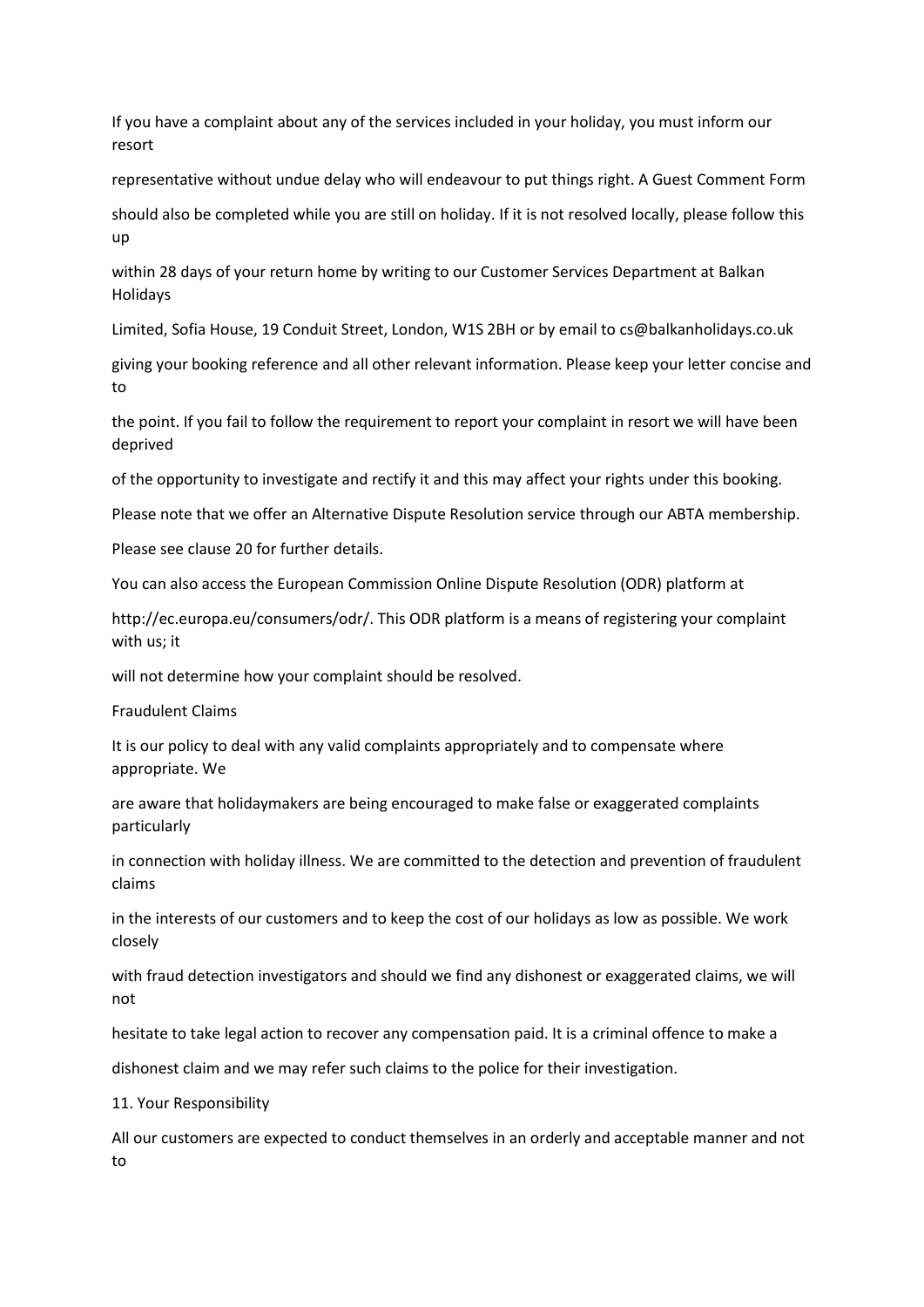disrupt the enjoyment of others. If in our opinion or in the opinion of any hotel manager or any other

person in authority, your behaviour or that of any member of your party is causing or is likely to cause

distress, danger or annoyance to any other customers or any third party, or damage to property, or to

cause a delay or diversion to transportation, we reserve the right to terminate your booking with us

immediately. In the event of such termination our liability to you and/or your party will cease and you

and/or your party will be required to leave your accommodation or other arrangements immediately. We

will have no further obligations to you and/or your party. No refunds for lost accommodation or any other

arrangements will be made and we will not pay any expenses or costs incurred as a result of termination.

You and/or your party may also be required to pay for loss and/or damage caused by your actions and we

will hold you and each member of your party jointly and individually liable for any damage or losses

caused by you or any member of your party. Full payment for any such damage or losses must be paid

directly to the hotel manager or other supplier prior to departure. If you fail to make payment, you will be

responsible for meeting any claims (including legal costs) subsequently made against us as a result of

your actions together with all costs we incur in pursuing any claim against you.

We cannot be held responsible for the actions or behaviour of other guests or individuals who have no

connection with your booking arrangements or with us.

12. Visa, Passport and Health Requirements

It is your responsibility to check and fulfill the passport, visa, health and immigration requirements

applicable to your chosen holiday. We can only provide general information about this. You must check

requirements for your own specific circumstances with the relevant Embassies and/or Consulates and

your own doctor as applicable. Requirements do change and you must check the up to date position in

good time before departure.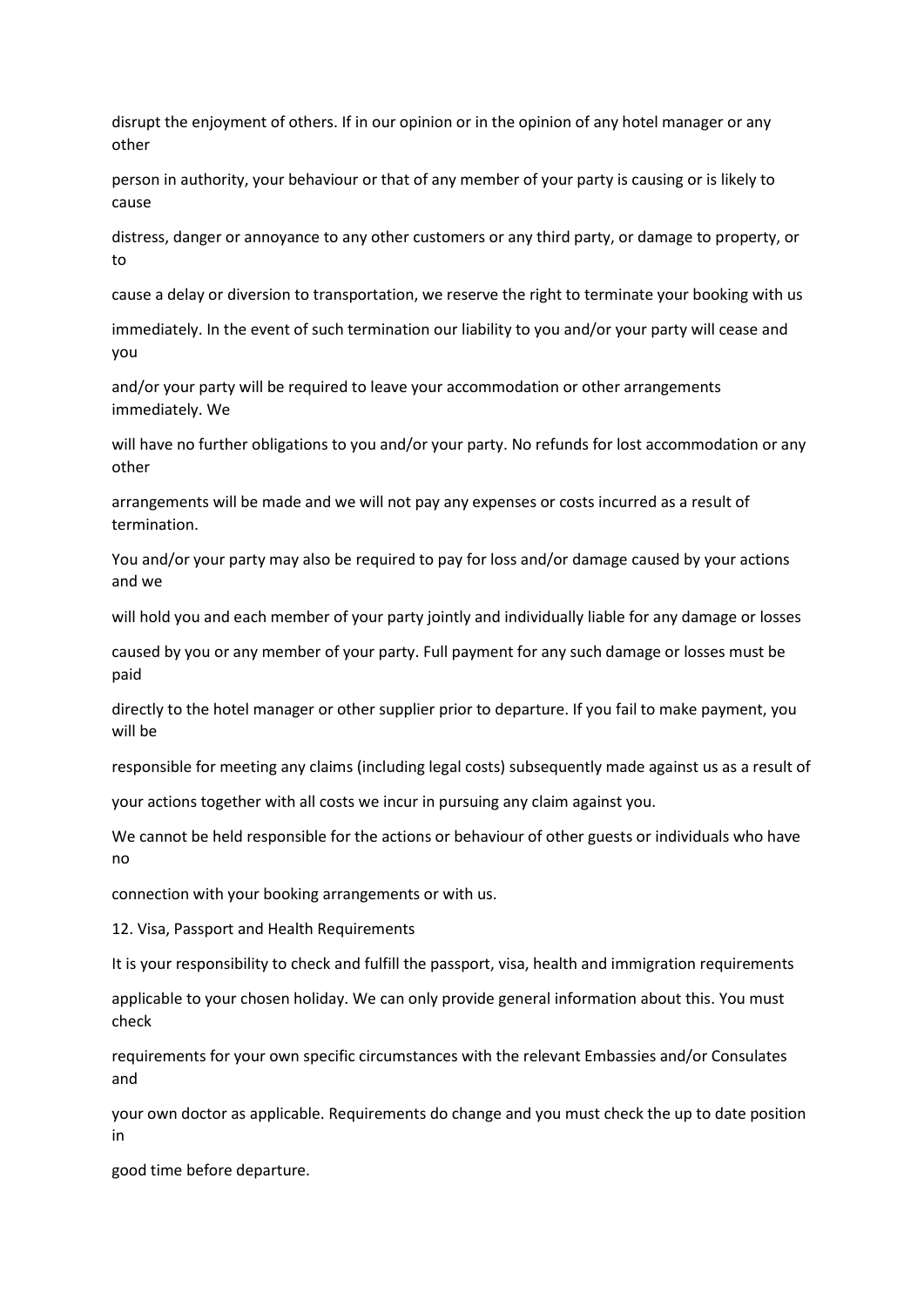Most countries now require passports to be valid for at least 6 months after your return date. If your

passport is in its final year, you should check with the Embassy of the country you are visiting. For further

information contact the Passport Office on 0870 5210410 or visit

https://www.gov.uk/browse/citizenship/passports.

For European holidays you should obtain a completed and issued form EHIC prior to departure. Up to

date travel advice can be obtained from the Foreign and Commonwealth Office, visit

https://www.gov.uk/travelaware.

Non British passport holders, including other EU nationals, should obtain up to date advice on passport

and visa requirements from the Embassy, High Commission or Consulate of your destination or

country(ies) through which you are travelling.

We do not accept any responsibility if you cannot travel, or incur any other loss because you have not

complied with any passport, visa, immigration requirements or health formalities. You agree to reimburse

us in relation to any fines or other losses which we incur as a result of your failure to comply with any

passport, visa, immigration requirements or health formalities.

13. Delays, Missed Transport Arrangements & other Travel Information

If you or any member of your party misses your flight or other transport arrangement, it is cancelled or

you are subject to a delay of over 3 hours for any reason, you must contact us and the airline or other

transport supplier concerned immediately.

Under EU Law, you have rights in some circumstances to refunds and/or compensation from the airline in

cases of denied boarding, cancellation or delay to flights. Full details of these rights will be publicised at

EU airports and will also be available from airlines. If the airline does not comply with these rules you

should complain to the Civil Aviation Authority at www.caa.co.uk/passengers. Reimbursement in such

cases is the responsibility of the airline and will not automatically entitle you to a refund of your holiday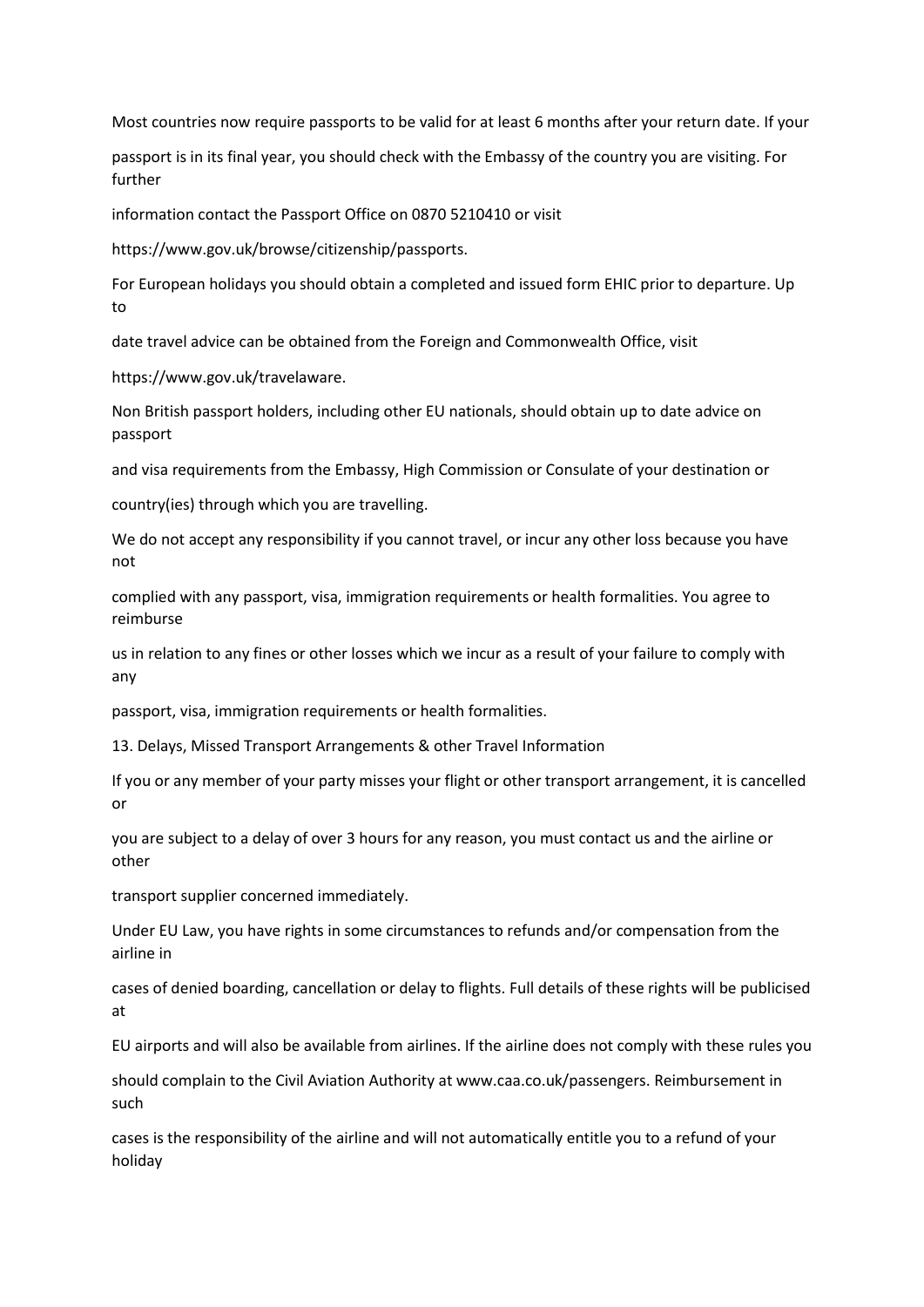price from us. If, for any reason, you do not claim against the airline and make a claim for compensation

from us, you must, at the time of payment of any compensation to you, make a complete assignment to

us of the rights you have against the airline in relation to the claim that gives rise to that compensation

payment. A delay or cancellation to your flight does not automatically entitle you to cancel any other

arrangements even where those arrangements have been made in conjunction with your flight.

We cannot accept liability for any delay which is due to any of the reasons set out in clause 8 of these

Booking Conditions (which includes the behaviour of any passenger(s) on any flight who, for example,

fails to check in or board on time).

The carrier(s), flight timings and types of aircraft shown detailed on your confirmation invoice are for

guidance only and are subject to alteration and confirmation. We shall inform you of the identity of the

actual carrier(s) as soon as we become aware of it. The latest flight timings will be shown on your tickets

which will be despatched to you approximately two weeks before departure. You should check your

tickets very carefully immediately on receipt to ensure you have the correct flight times. If flight times

change after tickets have been dispatched we will contact you as soon as we can to let you know.

Please note the existence of a "Community list" (available for inspection at

https://ec.europa.eu/transport/modes/air/safety/air-ban\_en) detailing air carriers that are subject to an

operating ban with the EU Community.

Our advertising material is our responsibility, as your tour operator. It is not issued on behalf of, and does

not commit the airlines mentioned herein or any airline whose services are used in the course of your

travel arrangements.

14. Excursions

Excursions or other tours that you may choose to book or pay for whilst you are on holiday are not part of

your contracted arrangements with us. For any excursion or other tour that you book, your contract will be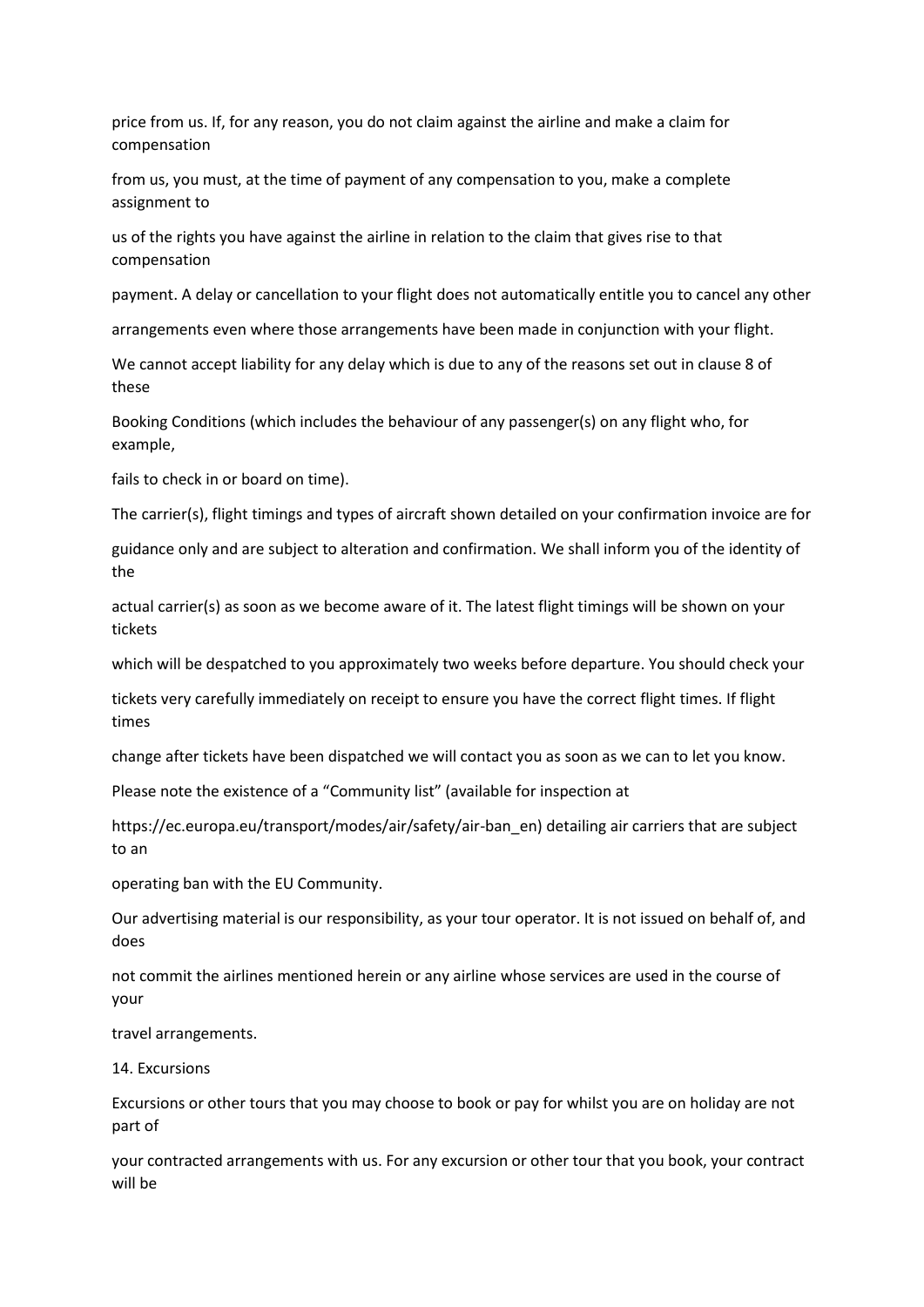with the operator of the excursion or tour and not with us. We are not responsible for the provision of the

excursion or tour or for anything that happens during the course of its provision by the operator.

For any ski pack, or other winter sports' activity booked whilst you are on holiday, your contract will be

with the provider of the ski pack, or activity and not with us. We are not responsible for the provision of

the ski pack or for anything that happens during its provision by the provider. This also includes all other

winter sports' activities.

15. Flight Confirmation

It is your responsibility to ensure that you reconfirm the departure date and times of all your flights at least

72 hours prior to departure. This is particularly important in respect of subsequent journeys after you have

left the UK.

16. Advance Passenger Information

A number of Governments are introducing new requirements for air carriers to provide personal

information about all travellers on their aircraft to the Authorities before the aircraft leaves the UK. The

data will be collected either at the airport when you check in or in some circumstances when, or after you

make your booking. Accordingly, you are advised to allow extra time to check in for your flight. Where we

collect this data, we will treat it in accordance with our privacy policy.

17. Foreign Office Advice

You are responsible for making yourself aware of Foreign Office advice in regard to the safety of the

countries and areas in which you will be travelling and to make your decisions accordingly. Advice from

the Foreign Office to avoid or leave a particular country may constitute Force Majeure (see clause 9).

The Foreign and Commonwealth Office offer the most up to date travel information available. For the

latest travel advice from the Foreign & Commonwealth Office please check

https://travelaware.campaign.gov.uk/ and follow @FCOtravel and Facebook.com/FCOtravel. Contact: 020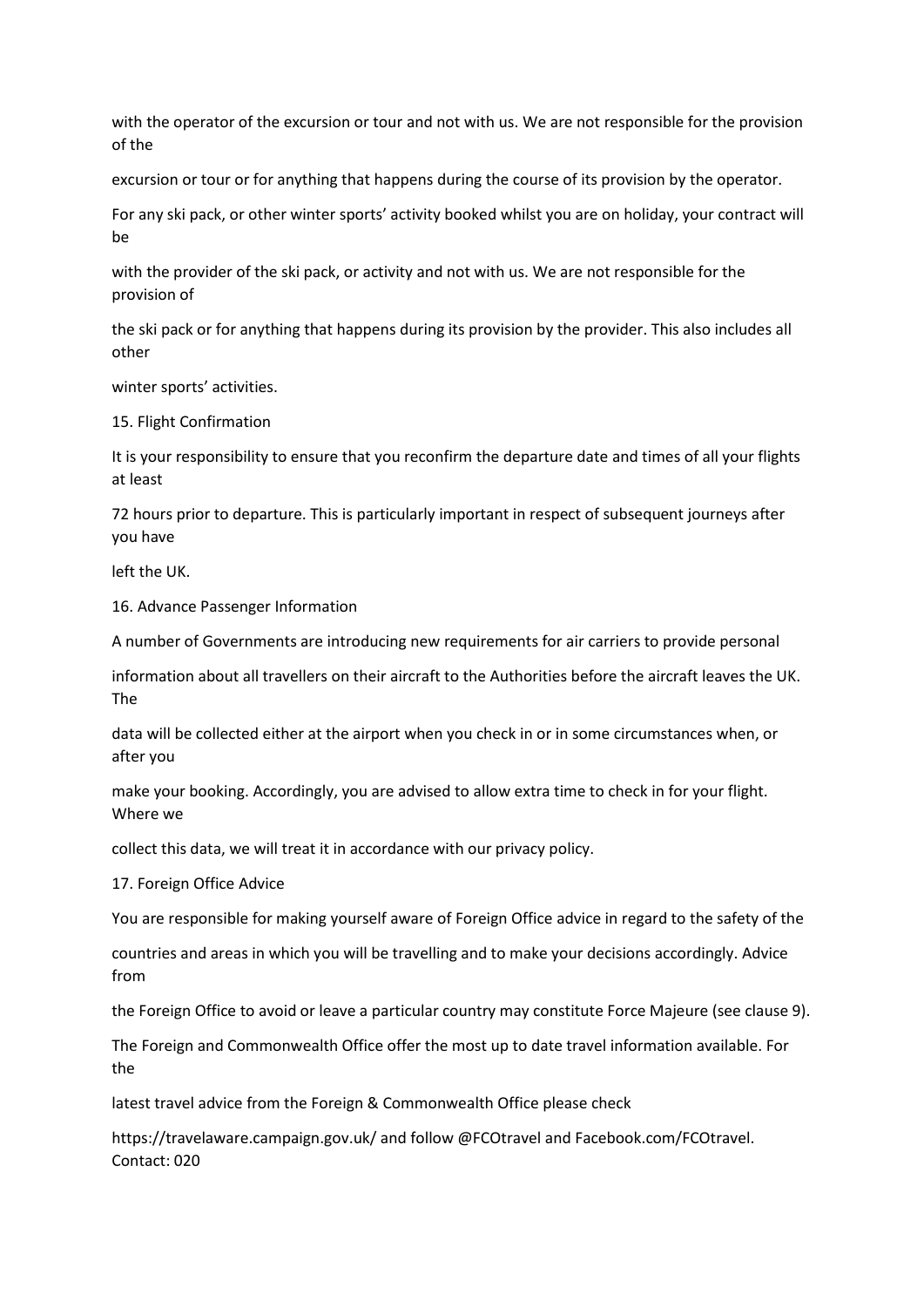7008 1500 for general enquiries and for Consular Assistance, 020 7008 1500. Email Address:

TravelAdvicePublicEnquiries@fco.gov.uk. Learn about the laws, customs and entry requirements of the

country you're visiting and understand how they differ from home, check gov.uk/foreign-traveladvice.

Alternatively, you can contact ABTA's Travel Information line on 0901 201 5050 (calls are charged at 50

pence per minute).

18. Conditions of Suppliers

Many of the services which make up your holiday are provided by independent suppliers. These suppliers

provide these services in accordance with their own terms and conditions which will form part of your

contract. Some of these terms and conditions may limit or exclude the supplier's liability to you, usually in

accordance with applicable International Conventions. Copies of the relevant parts of these terms and

conditions are available on request from us or the supplier concerned.

19. Law and Jurisdiction

These Booking Conditions are governed by English law and we both agree that the courts of England and

Wales have exclusive jurisdiction over any dispute, claim or other matter which may arise between us

(unless you live in Scotland or Northern Ireland, in which case you can bring proceedings in your local

court under Scottish or Northern Irish law, as applicable).

20. ABTA

We are a Member of ABTA, membership number V089X. We are obliged to maintain a high standard of

service to you by ABTA's Code of Conduct. We can also offer you ABTA's scheme for the resolution of

disputes which is approved by the Chartered Trading Standards Institute. If we can't resolve your

complaint, go to www.abta.com to use ABTA's simple procedure. Further information on the Code and

ABTA's assistance in resolving disputes can be found on www.abta.com.

21. Children's Rulebook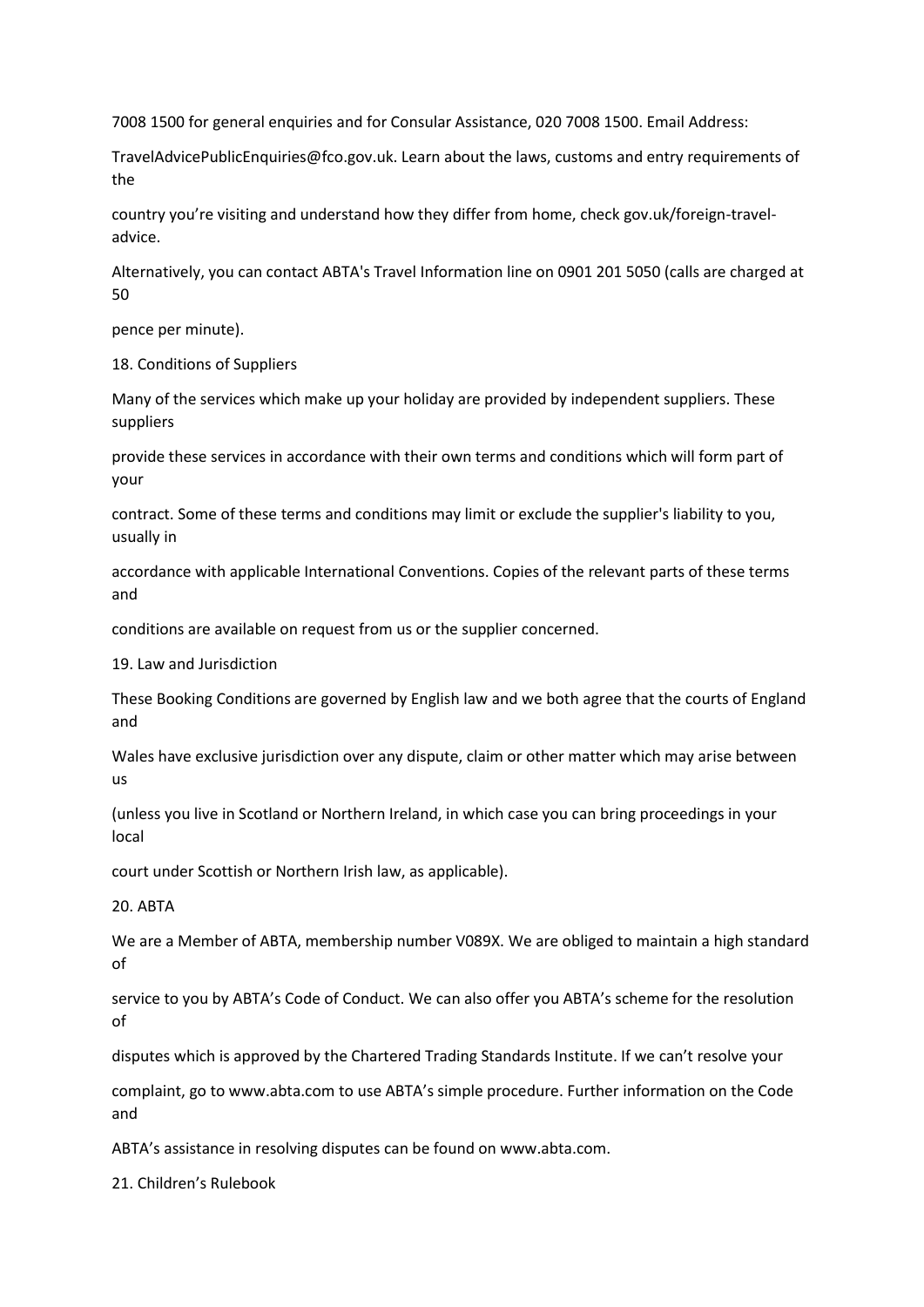1. Free places are granted for children from 2 up to 12 years on 7 night holidays only.

2. All free places are for single centre holidays (Bulgaria only - subject to availability). Deposit is payable

for free places but deducted from the total invoice.

3. Child prices are based on the age of the child on the date of return from holiday. Most of the hotels in

Bulgaria offer child reductions for children from 2 up to 11 years. Some hotels in Bulgaria offer discounts

for children up to 12 years and some apartments up to 16 years (please check hotel pages for applicable

age).

4. All supplements (flight, room facilities, board upgrades etc.) are payable in full by all passengers. In

accommodation only or self-catering apartments or studios, the adult price is based on the number of full

fare paying adults sharing the accommodation. Children taking free or reduced-price child places do not

count towards room occupancy.

5. If one child qualifies for a free child place, the second child pays the second child price. Any further

children pay the full adult price. Free child places are limited to only one per booking.

6. When children share a room with two adults, they use extra beds. These are not full sized and are sofa

or camp beds.

7. All child prices are subject to conditions at the time of booking and are based on children sharing a

room with two full fare paying adults and getting half adult meal portions.

8. Should you change your holiday, free child places for your new holiday will be subject to availability.

9. Free child places cannot be used in conjunction with any other offer.

10. We do not accept bookings on any of our charter flights for children unaccompanied

by adults if the children are under 18 years on the date of UK departure.

Infants:

Infants under 2 years of age pay only £30.00 on charter flights to Bulgaria (please check the prices on

scheduled flight at the time of booking) but they do not receive a separate seat on the aircraft, the transfer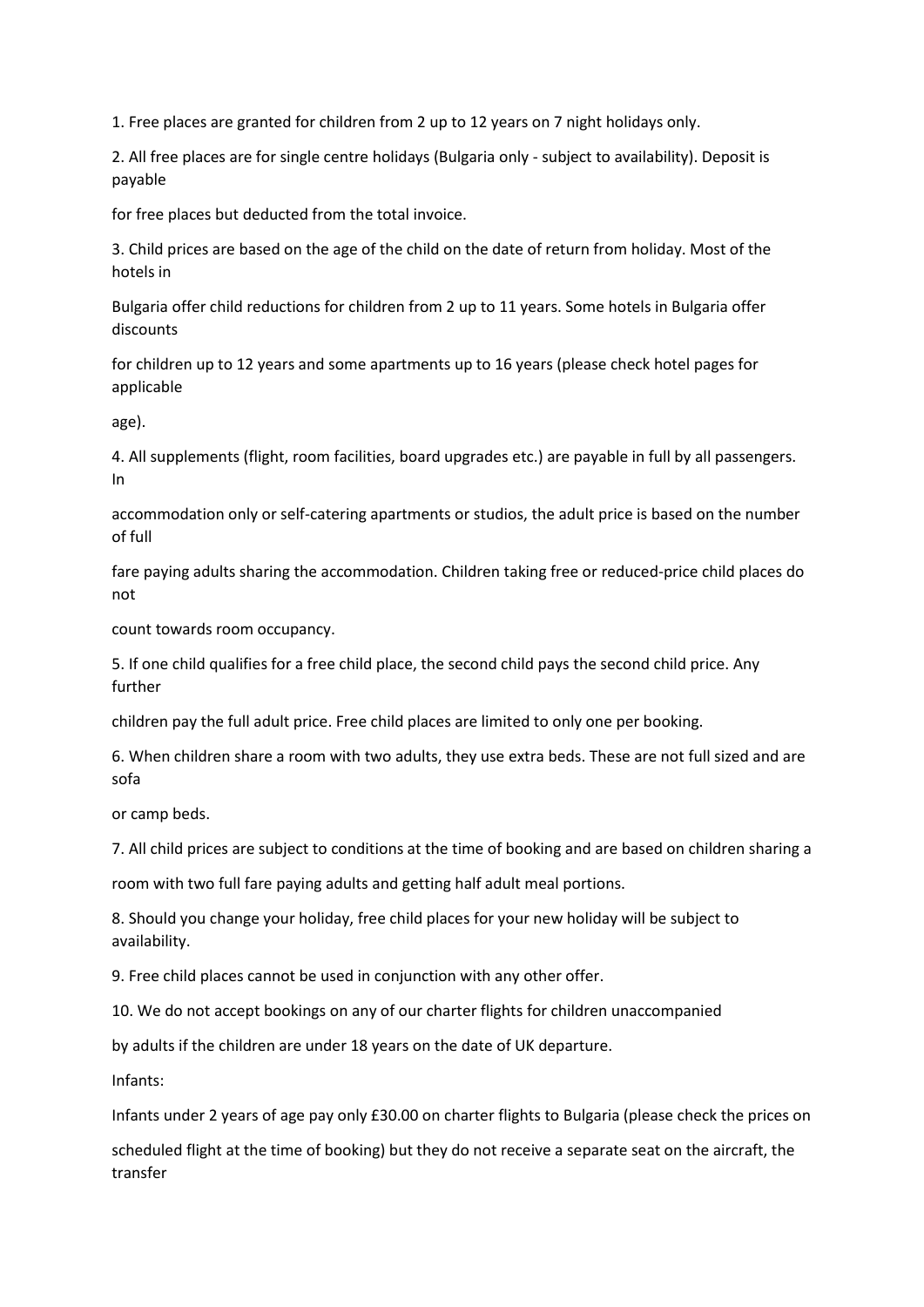to/from resort or meals in the resort. Necessary expenses, such as cot charges, are to be paid directly to

the hotel, but requirements must be specified at the time of booking.

Children are classified as infants if they are under 2 on the date of return from the holiday, not on the date

of departure from the UK.

Twin rooms are not large enough to take an extra bed and full-sized cot as well. Hotel cots cannot be

requested above the maximum room occupancy. You can take a folding carrycot however, as long as you

accept the room will be very cramped with the extra bed in too. Baby cots are not available in most selfcatering apartments and the apartments are not big enough to take a travel cot on top of the maximum

occupancy as per hotel description.

There is no holiday deposit payable for infants.

Luggage allowance for infants - 10kg on BH Air charter flights to Bulgaria only.

Single Parents - the first child sharing with 1 adult receives a reduction. The second child sharing

receives a free child place provided one is available at the time of booking, otherwise pays the first child

price. This offer is applicable to 7 night holidays. Look for the Single Parent Logo on the hotel page.

22. Bring your Friends with you – Group Bookings

Travelling together is always more fun, and with Balkan Holidays it is also cheaper! Organising a group,

yourself can mean a free holiday!

Pax of... 8-14 15-22 23-30 31-38 39 +

21 Dec 0.5 1 1.5 2 2.5

04 Jan – 08 Feb 1 2 3 4 5

22 Feb – 29 Feb 0.5 1 1.5 2 2.5

07 Mar – 28 Mar 1 2 3 4 5

Conditions For Group Bookings:

a. The numbers shown are the minimum number required for a free place. Free places given will depend on the number of passengers paying full fare. Children granted discount do not count. Free child places are not available in conjunction with group discounts.

b. All group members must be named and on the same booking reference.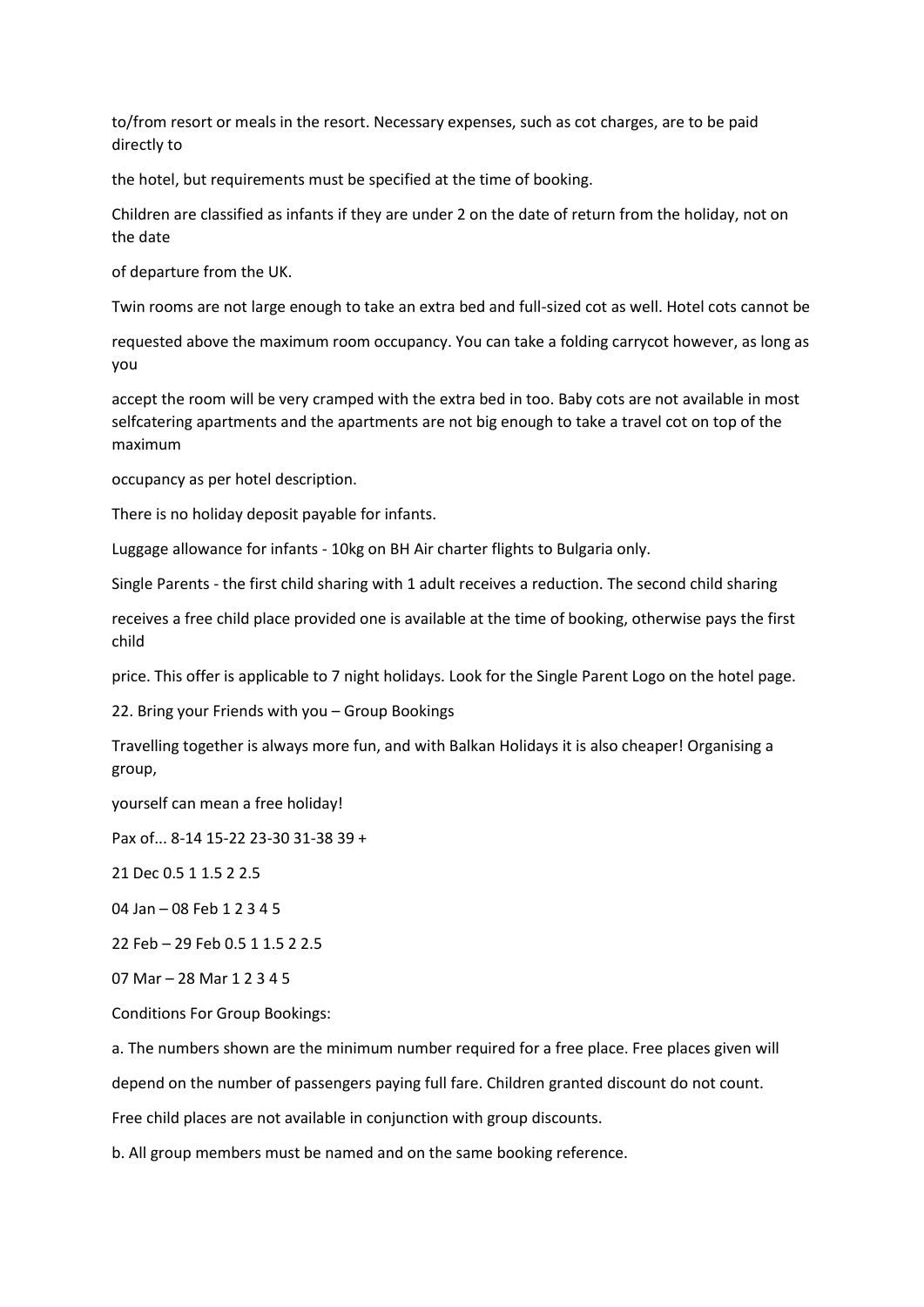c. All group members must be on the same flight and in the same accommodation.

d. A full and final name and ski pack list must be received in our office 10 weeks before departure.

e. A full deposit is required for each person travelling, including free place travellers, with the deposit

for free places deducted from total invoice. Insurance, if required, must be paid for by each person travelling, including free place travellers.

f. If cancellation of a group member results in the group size falling below the required number, reductions will be altered accordingly, and any price increase necessitated by accommodation under-occupancy will be levied.

g. Discounts are off the basic holiday price.

h. Group discounts apply to holidays in Bulgaria only and do not apply for 5 star hotels,

accommodation only and late deals.

i. Accommodation and all other supplements must be paid in full by all travellers. For groups larger than 30 persons, please contact the Reservations Department.

j. The number of free group places is limited and may not be available in conjunction with any other offers featured in this brochure or otherwise advertised.

k. Available on charter flights to Bulgaria only.

l. Group booking offer is subject to availability and may be amended or withdrawn at any time.

SECTION B: PACKAGE HOLIDAY BOOKINGS

This section only applies to Package Holidays booked with us, where we are acting as the

Package Organiser (please see clause 23 for further details of when this will be the case). Please read this section in conjunction with Section A of these Booking Conditions.

23. Definition of a Package

Where your booking is for a Package holiday that we have organised, as defined below, we will act as a

"Package Organiser" and you will receive the rights and benefits under the Package Travel and Linked

Travel Arrangements Regulations 2018 ("PTRs"), as outlined in this Section B of these Booking Terms and Conditions.

A "Package holiday" exists if you book a combination of two of the following separate travel services: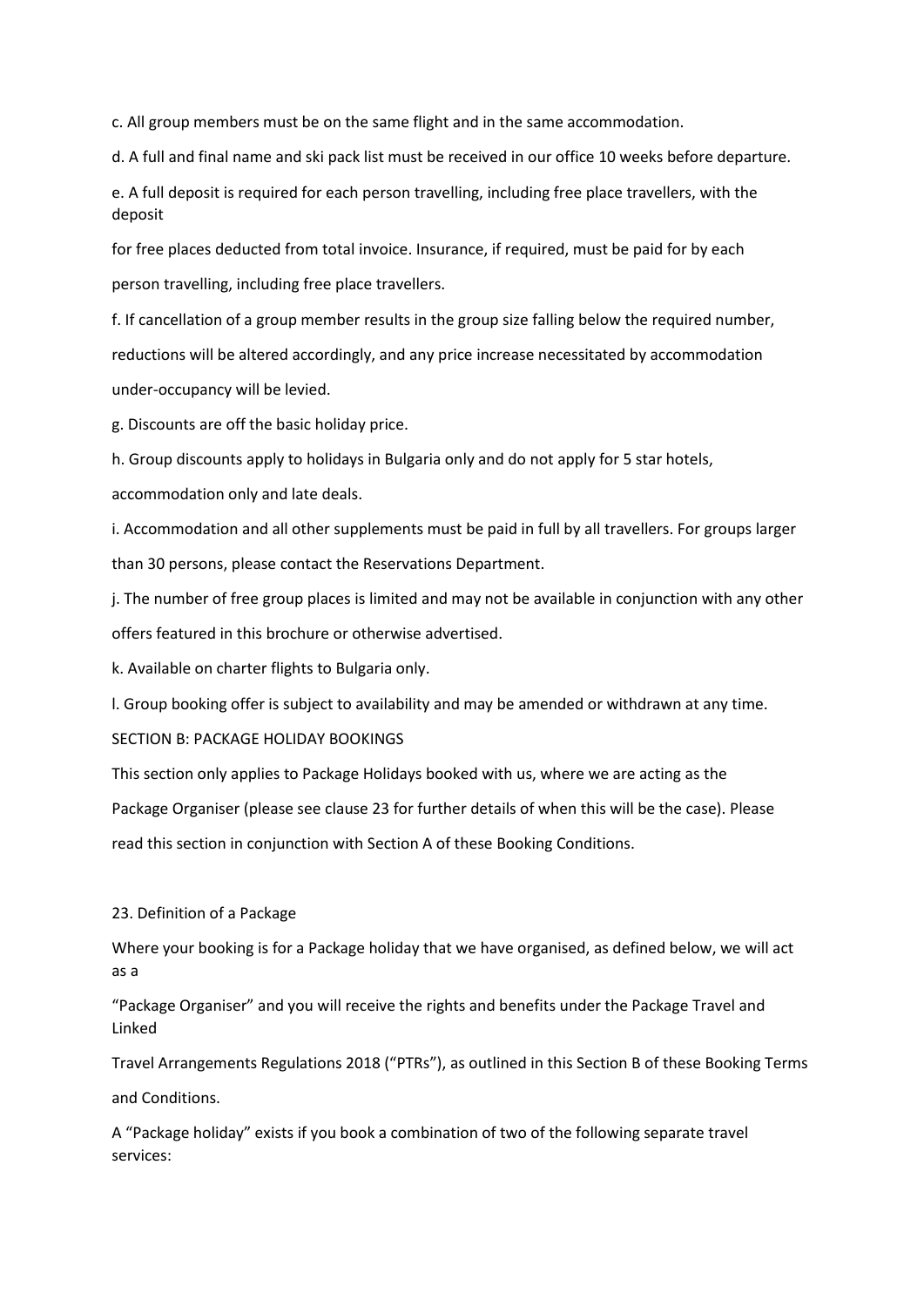(a) transport;

(b) accommodation;

(c) rental of cars, motor vehicles or motorcycles (in certain circumstances);

(d) any other tourist service not intrinsically part of one of the above travel services;

provided that those separate travel services are purchased together from a single visit to our website /

during a single phone call with our telephone booking line and are selected by you before you agree to

pay; or are advertised, sold or charged at an inclusive or total price; or advertised or sold under the term

"package" or a similar term.

IMPORTANT NOTE: Please note that:

a. where you have booked a Package that lasts for less than 24 hours and which does not include overnight accommodation; or

b. where you have made a booking which consists of not more than one type of the travel services

listed at  $(a) - (c)$  above, combined with one or more tourist services (as listed at  $(d)$  above), this will not create a Package where the tourist services:

- do not account for 25% of the value of the combination and are not advertised as, and do not

otherwise represent, an essential feature of the package; or

- are selected and purchased after the performance of the transport, accommodation or car rental has started.

These bookings will be treated as "Single Service" bookings and will not be afforded the benefit of the

rights under the PTRs, please see Section C of these Booking Terms and Conditions for the terms

applicable to such arrangements.

24. If You Change Your Package Booking

If you wish to change any part of your booking after our confirmation invoice has been issued, you must

inform us in writing as soon as possible. This should be done by the lead person on the booking. Whilst

we will do our best to assist, we cannot guarantee that we will be able to meet your requested change.

Where we can meet a request, all changes will be subject to payment of a per person amendment fee, as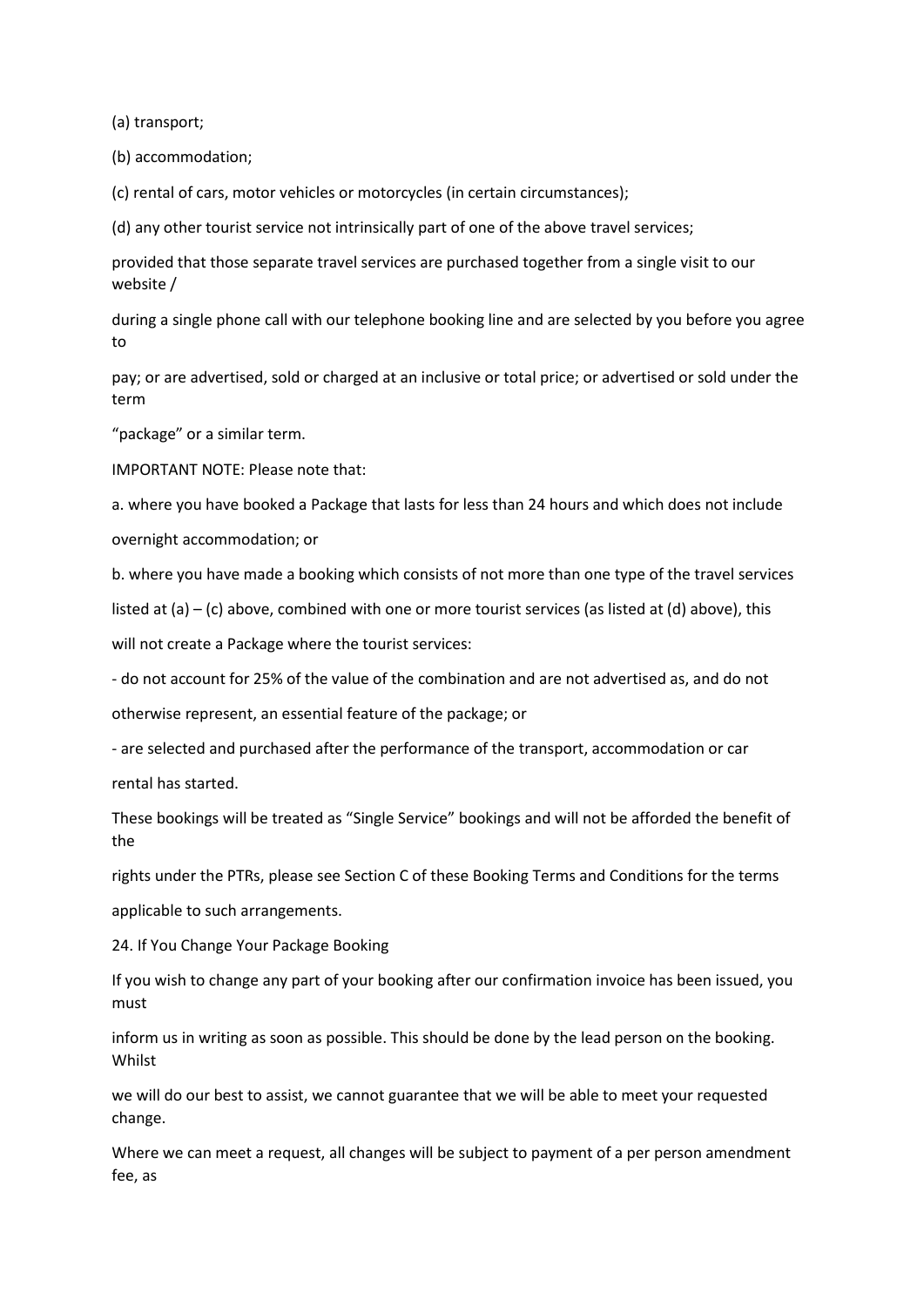set out in the following table, as well as any costs and charges incurred by us and/or incurred or imposed

by any of our suppliers in making this change.

Days of

Departure\*

57 or

more

56 to 36 35 to 22 21 to 15 14 to 0

Amendments

Name correction

(title, spelling

mistake)†

No

charge

£25 £25 £25 £25

Replacing

existing name†

£50 £50 £50 £50 00%

Pre-bookable

extras†

£15 £20 100% 100% 100%

Ski extras n/a £15 £15 100% 100%

Room type or

board basis

No

charge

No

charge

No

charge

£15 £15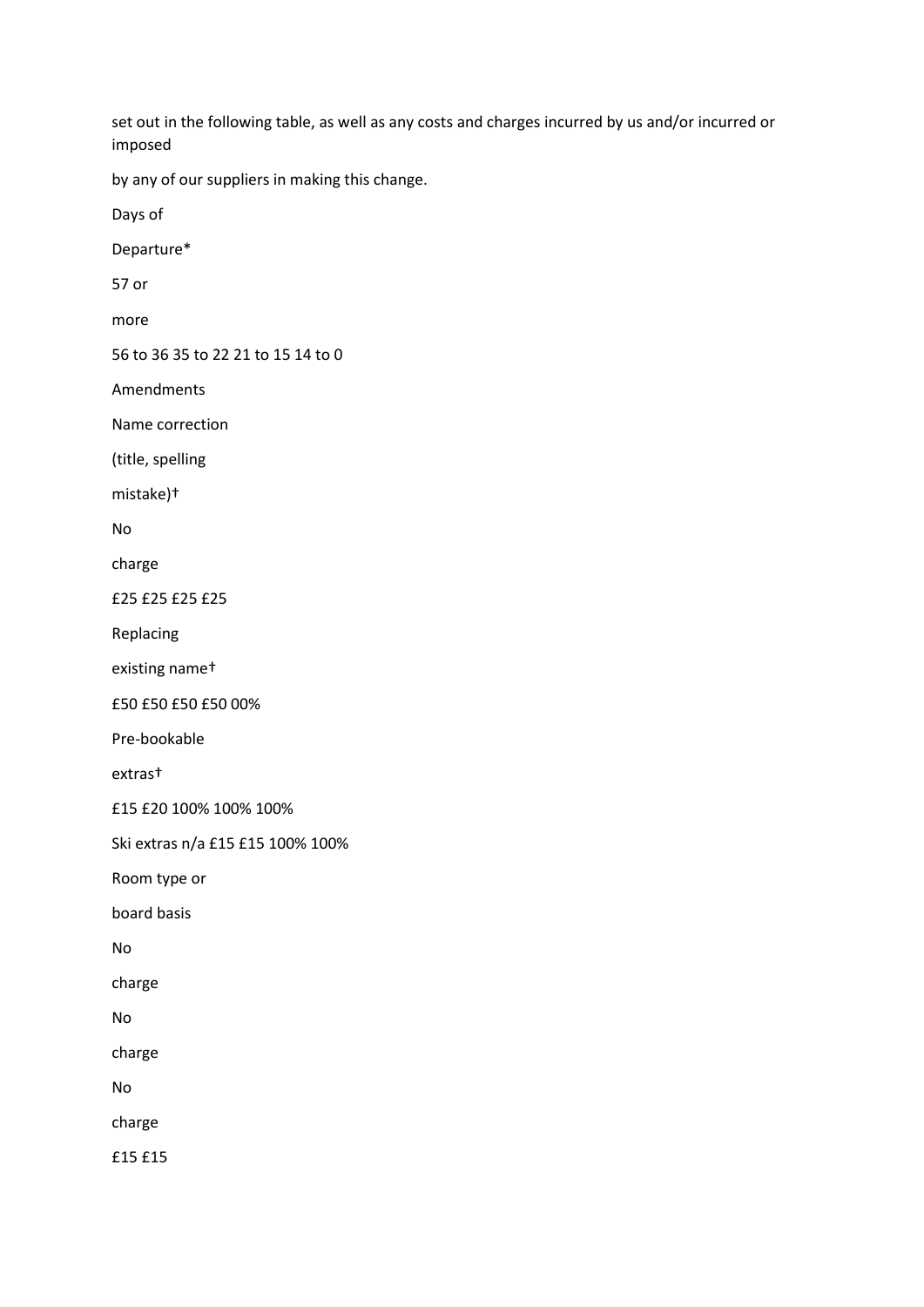To change accommodation, airport, holiday duration and/or to travel earlier than planned† £15 £30 £50 90% 100% To travel later than planned† Loss of deposit 30% 50% 90% 100%

\* Charges are per person and do not include day of travel.

† Not applicable for scheduled & low-cost airline tickets. Please call our reservations department for more

details.

Note: If two or more components are changing the highest charge will apply. If all names change on a

booking, then cancellation charges as shown in clause 26 will apply. When the amendment is made

within 29 days of departure the appropriate cancellation charges will be levied in all cases.

Please note that the scheduled, certain charter and all of the no-frills airlines will not permit changes for

any reason. Such changes will result in you being charged the full cost of the flight and may be subject to

space being available for a new reservation. Additionally, you will also have to pay any extra costs that

the airline passes onto us, as well as the appropriate name change fee as stated in the table above. Reissued e-tickets are charged at £15 per person.

Where you do not wish to proceed with the original booking we will treat this as a cancellation by you. A

cancellation fee may be payable in accordance with clause 26.

25. Transfers of Package Bookings

If you or any member of your party is prevented from travelling, that person(s) may transfer their place to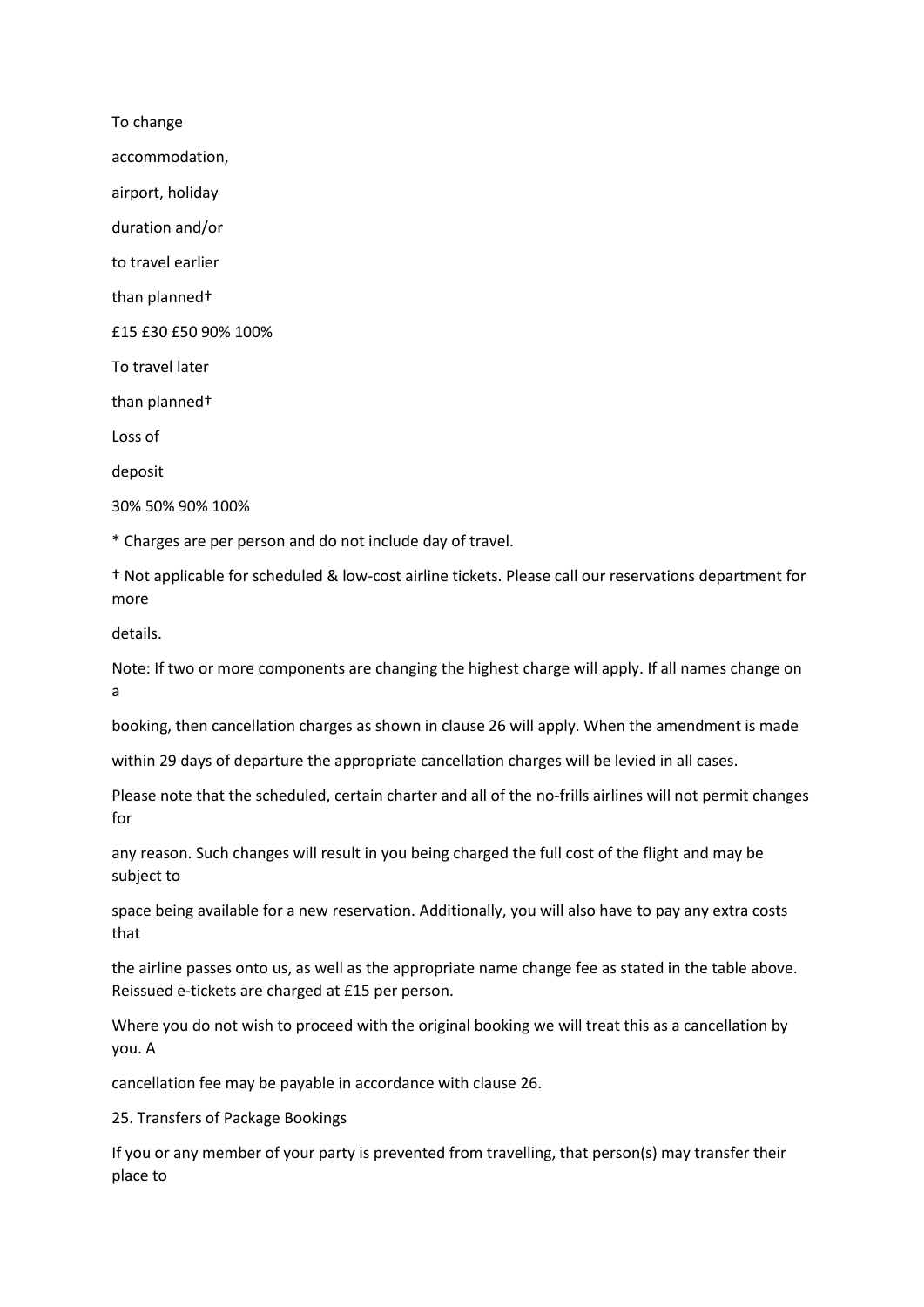someone else, subject to the following conditions:

a. that person is introduced by you and satisfies all the conditions applicable to the holiday;

b. we are notified not less than 7 days before departure;

c. you pay any outstanding balance payment, an amendment fee of £50 per person transferring,

as well as any additional fees, charges or other costs arising from the transfer; and

d. the transferee agrees to these booking conditions and all other terms of the contract between us.

You and the transferee remain jointly and severally liable for payment of all sums. If you are unable to find

a replacement, cancellation charges as set out in clause 26 will apply in order to cover our estimated

costs. Otherwise, no refunds will be given for passengers not travelling or for unused services.

Important Note: Certain arrangements may not be amended or transferred after they have been

confirmed and any alteration could incur a cancellation charge of up to 100% of that part of the arrangements.

26. If You Cancel Your Package Booking Before Departure

If you or any other member of your party decides to cancel your confirmed booking you must notify us in

writing immediately. This should be done by the lead person on the booking. Your notice of cancellation

will only take effect when it is received in writing by us at our offices and will be effective from the date on

which we receive it. The person to notify us of any cancellation must be the same person that originally

signed the booking form.

Should one or more member of a party cancel, it may increase the per person holiday price of those still

travelling and you will be liable to pay this increase.

Deposits are 100% non-refundable. When the deposit is higher than the % cancellation charge, the

higher of the two will apply.

Since we incur costs in cancelling your arrangements, you will have to pay the cancellation charges as

follows:

Period before departure in which you notify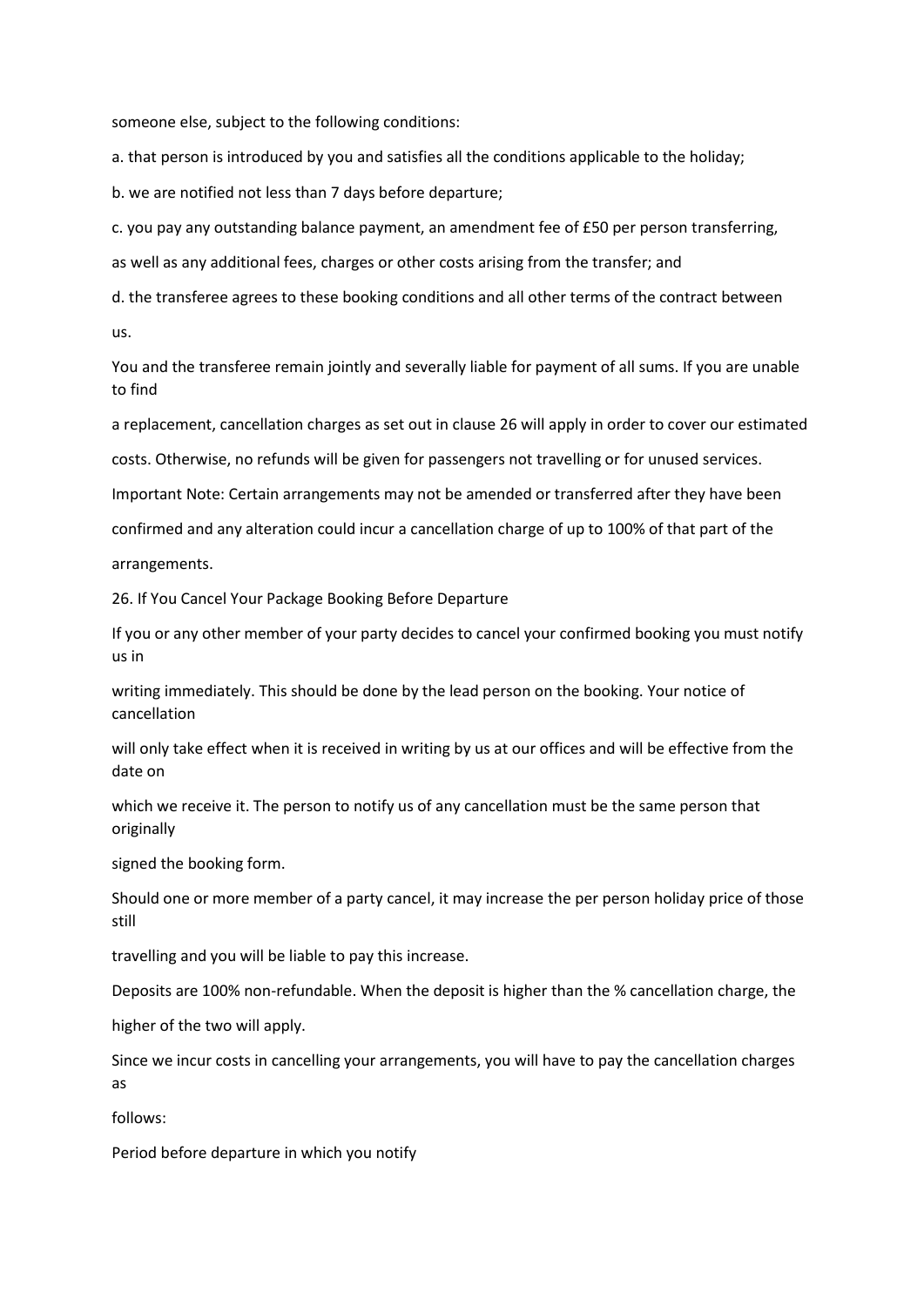us

Cancellation Charge

57 days or more Deposit plus any non-cancellable/changeable

element

Between 56-36 days 50% of holiday cost

Between 35-22 days 70% of holiday cost

21 days or less 90% of holiday cost

† Cancellation charges are not applicable for scheduled & low-cost airline tickets. Please call our reservations department for more details.

Please note that insurance premiums and amendments charges are not refundable in any circumstances.

Important Note: Certain arrangements may not be amended after they have been confirmed and any alteration or cancellation could incur a cancellation charge of up to 100% of that part of the arrangements in addition to the charge above.

If the reason for your cancellation is covered under the terms of your insurance policy, you may be able to

reclaim these charges.

Where possible, we will deduct the cancellation charge(s) from any monies you have already paid to us.

Cancellation by You due to Unavoidable & Extraordinary Circumstances:

You have the right to cancel your confirmed holiday before departure without paying a cancellation

charge in the event of "unavoidable and extraordinary circumstances" occurring at your holiday

destination or its immediate vicinity and significantly affecting the performance of the holiday or

significantly affecting the transport arrangements to the destination. In these circumstances, we shall

provide you with a full refund of the monies you have paid but we will not be liable to pay you any

additional compensation. Please note that your right to cancel in these circumstances will only apply

where the Foreign and Commonwealth Office advises against travel to your destination or its immediate

vicinity. For the purposes of this clause, "unavoidable and extraordinary circumstances" means warfare,

acts of terrorism, significant risks to human health such as the outbreak of serious disease at the travel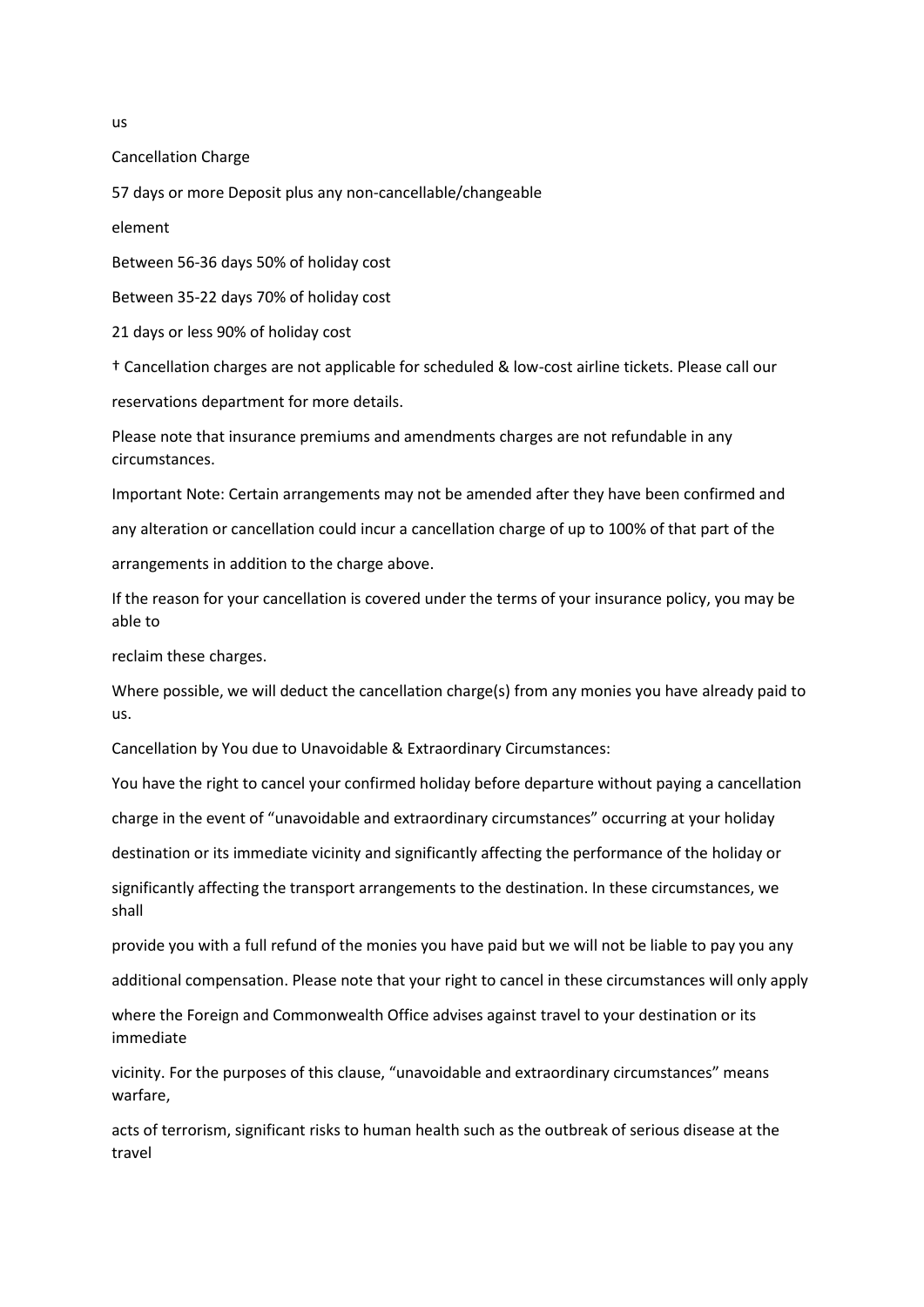destination or natural disasters such as floods, earthquakes or weather conditions which make it

impossible to travel safely to the travel destination.

This clause 26 outlines the rights you have if you wish to cancel a Package booking where we are acting

as the Package Organiser. Please note that there is no automatic statutory right of cancellation under the

Consumer Contracts (Information, Cancellation and Additional Charges) Regulations 2013 (Directive

2011/83/EU).

27. If We Change or Cancel Your Package Booking

As we plan your holiday arrangements many months in advance we may occasionally have to make

changes or cancel your booking and we reserve the right to do so at any time.

Changes: If we make a minor change to your holiday, we will make reasonable efforts to inform you or

your travel agent as soon as reasonably possible if there is time before your departure but we will have

no liability to you. Examples of minor changes include alteration of your outward/return flights by less than

12 hours, changes to aircraft type, change of accommodation to another of the same or higher standard,

changes of carriers. Please note that carriers such as airlines used in our advertising material may be

subject to change.

Occasionally we may have to make a significant change to your confirmed arrangements. Examples of

"significant changes" include the following, when made before departure:

- A change of accommodation area for the whole or a significant part of your time away.

- A change of accommodation to that of a lower standard or classification for the whole or a

significant part of your time away.

- A change of outward departure time or overall length of your arrangements by more than 12

hours.

- A change of UK departure airport except between:

o The London airports: Gatwick, Heathrow, Luton, Stansted, London City and Southend

o The South Coast airports: Southampton, Bournemouth and Exeter

o The South Western airports: Cardiff and Bristol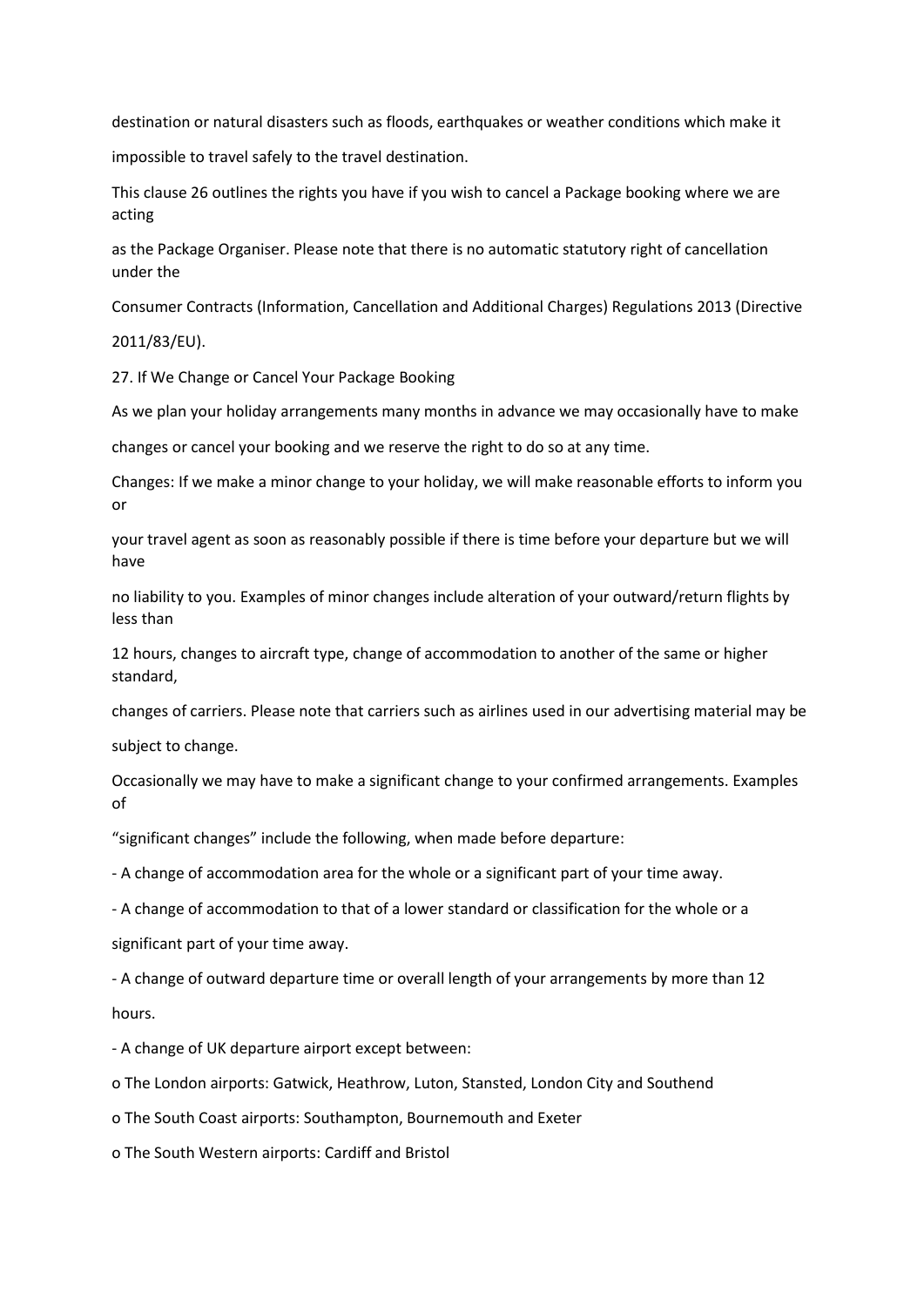o The Midlands airports: Birmingham, East Midlands and Doncaster Sheffield

o The Northern airports: Liverpool, Manchester and Leeds Bradford

o The North Eastern airports: Newcastle and Teesside

o The Scottish airports: Edinburgh, Glasgow, Prestwick and Aberdeen

- A significant change to your itinerary, missing out one or more destination entirely.

Cancellation: We will not cancel your travel arrangements less than 56 days before your departure date,

except for reasons of force majeure or failure by you to pay the final balance. We may cancel your holiday

before this date if, e.g., the minimum number of clients required for a particular travel arrangement is not

## reached.

If we have to make a significant change or cancel, we will tell you as soon as possible and if there is time

to do so before departure, we will offer you the choice of:

i (for significant changes) accepting the changed arrangements; or

ii having a refund of all monies paid; or

iii accepting an offer of alternative travel arrangements of a comparable or higher

standard from us, if available (at no extra cost); or

iv if available, accepting an offer of alternative arrangements of a lower standard, with a

refund of the price difference between the original arrangements and the alternative

arrangements.

You must notify us of your choice within 7 days of our offer. If we do not hear from you within 7 days, we

will contact you again to request notification of your choice. If you fail to respond again, we will assume

that you have chosen to accept the change or alternative booking arrangements.

Compensation

In addition to a full refund of all monies paid by you, we will pay you compensation as detailed below, in

the following circumstances:

(a) If, where we make a significant change, you do not accept the changed arrangements and cancel your booking;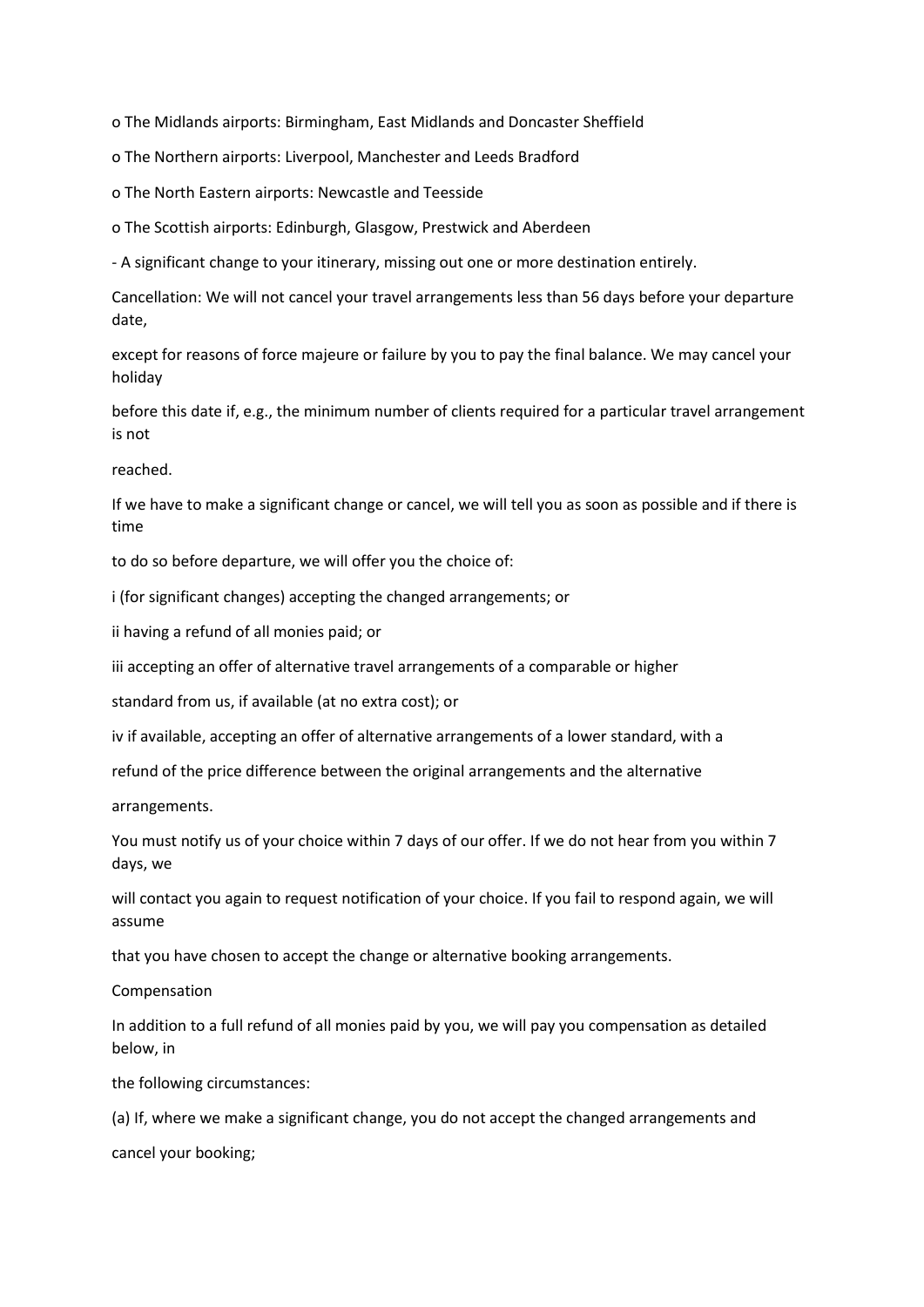(b) If we cancel your booking and no alternative arrangements are available.

The compensation that we offer does not exclude you from claiming more if you are entitled to do so.

Period before departure in which we notify

you

Amount you will receive from us\*

57 days or more Nil

Between 56-29 days £5

Between 28-15 days £10

Between 14-8 days £15

7 days or less £25

\*IMPORTANT NOTE: We will not pay you compensation in the following circumstances:

(a) where we make a minor change;

(b) where we make a significant change or cancel your arrangements more than 56 days before departure;

(c) where we make a significant change and you accept those changed arrangements or you accept an offer of alternative travel arrangements;

(d) where we have to cancel your arrangements as a result of your failure to make full payment on time;

(e) where the change or cancellation by us arises out of alterations to the confirmed booking

requested by you;

(f) where we are forced to cancel or change your arrangements due to Force Majeure (see clause

9).

If we become unable to provide a significant proportion of the arrangements that you have booked with us

after you have departed, we will, if possible, make alternative arrangements for you at no extra charge

and where those alternative arrangements are of a lower standard, provide you with an appropriate price

reduction.

28. Our Responsibilities for Your Package Booking

(1) We will accept responsibility for the arrangements we agree to provide or arrange for you as an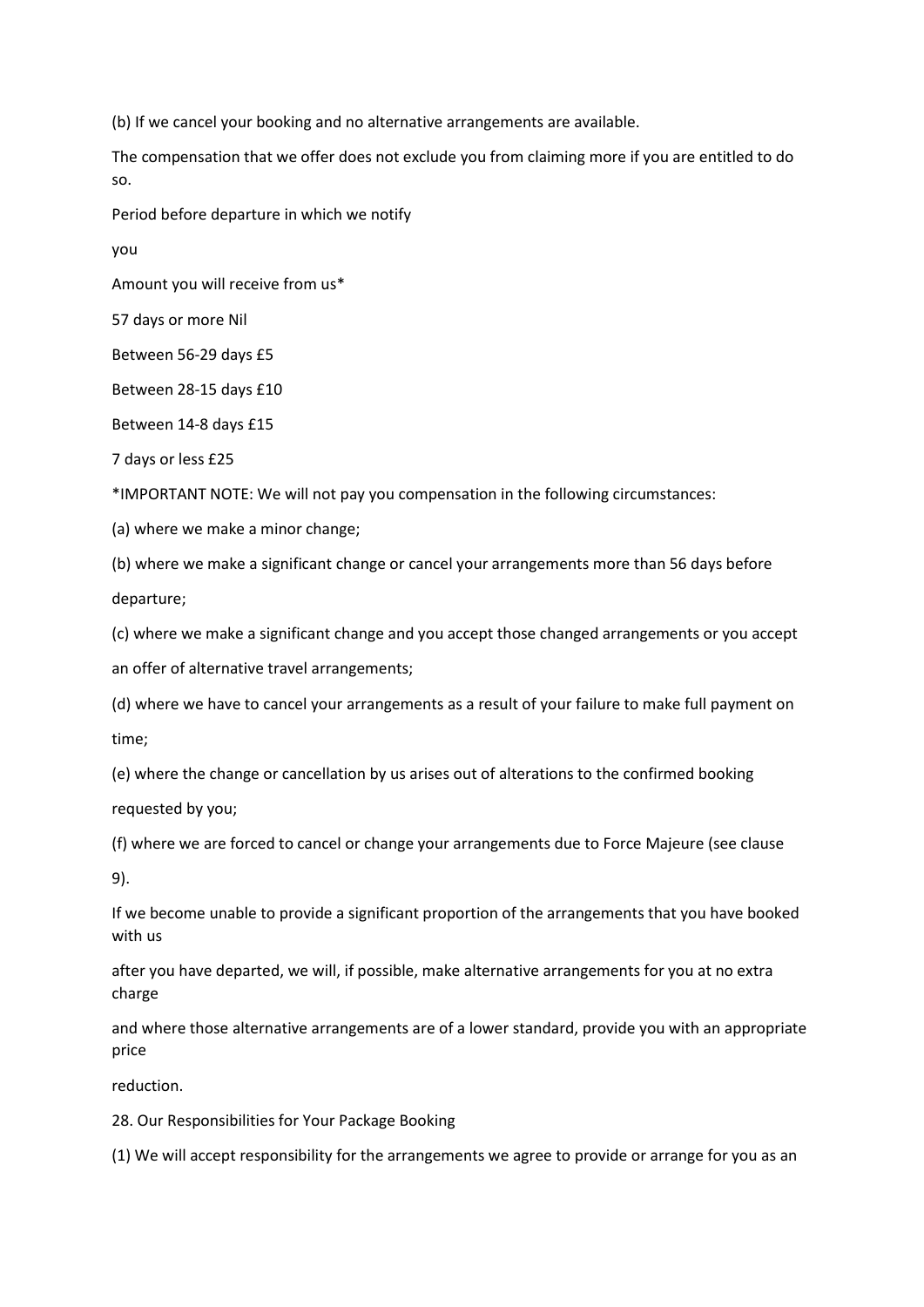"organiser" under the Package Travel and Linked Travel Arrangements Regulations 2018, as set out below and as such, we are responsible for the proper provision of all travel services included in your package, as set out in your confirmation invoice. Subject to these Booking Conditions, if we or our suppliers negligently perform or arrange those services and we don't remedy or resolve your complaint within a reasonable period of time, and this has affected the enjoyment of your package holiday you may be entitled to an appropriate price reduction or compensation or both. You must inform us without undue delay of any failure to perform or improper performance of the travel services included in this package. The level of any such price reduction or compensation will be calculated taking into consideration all relevant factors such as but not limited to: following the complaints procedure as described in these Booking Conditions and the extent to which ours or our employees' or suppliers' negligence affected the overall enjoyment of your holiday. Please note that it is your responsibility to show that we or our supplier(s) have been negligent if you wish to make a claim against us.

(2) We will not be responsible or pay you compensation for any injury, illness, death, loss, damage, expense, cost or other claim of any description if it results from:

(a) the acts and/or omissions of the person affected; or

(b) the acts and/or omissions of a third party unconnected with the provision of the services contracted for and which were unavoidable and extraordinary; or

(c) Force Majeure (as defined in clause 9).

(3) We limit the amount of compensation we may have to pay you if we are found liable under this clause:

(a) loss of and/or damage to any luggage or personal possessions and money: the maximum amount we will have to pay you in respect of these claims is an amount equivalent to the excess on your insurance policy which applies to this type of loss per person in total because you are required to have adequate insurance in place to cover any losses of this kind.

(b) Claims not falling under (a) above and which don't involve injury, illness or death: the maximum amount we will have to pay you in respect of these claims is up to three times the price paid by or on behalf of the person(s) affected in total. This maximum amount will only be payable where everything has gone wrong and you or your party has not received any benefit at all from your booking.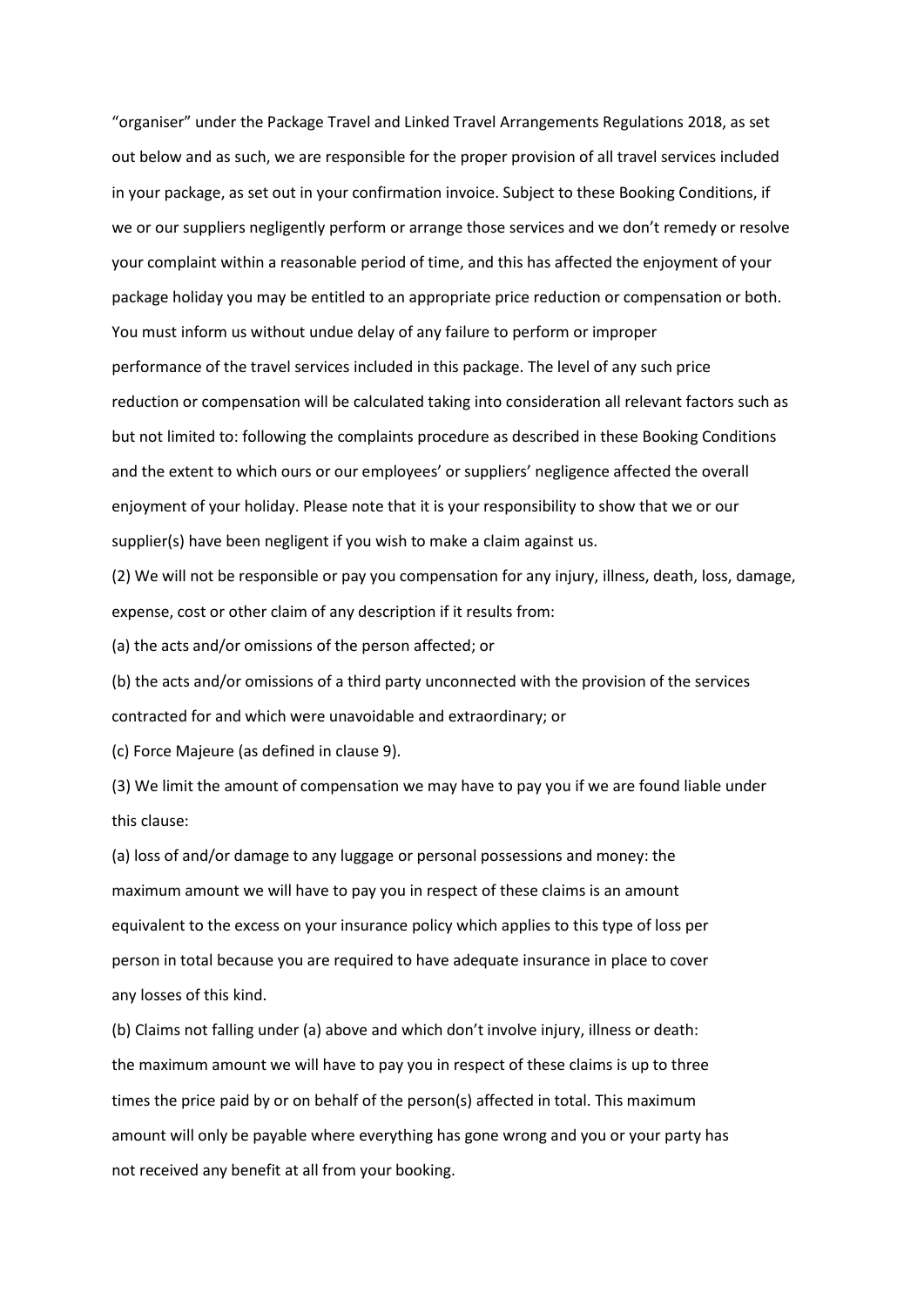(c) Claims in respect of international travel by air, sea and rail, or any stay in a hotel: i) The extent of our liability will in all cases be limited as if we were carriers under the appropriate Conventions, which include The Warsaw/Montreal Convention (international travel by air); The Athens Convention (with respect to sea travel); The Berne/Cotif Convention (with respect to rail travel) and The Paris Convention (with respect to hotel arrangements). You can ask for copies of these Conventions from our offices. Please contact us. In addition, you agree that the operating carrier or transport company's own 'Conditions of Carriage' will apply to you on that journey. When arranging transportation for you, we rely on the terms and conditions contained within these international conventions and those 'Conditions of Carriage'. You acknowledge that all of the terms and conditions contained in those 'Conditions of Carriage' form part of your contract with us, as well as with the transport company and that those 'Conditions of Carriage' shall be deemed to be included by reference into this contract.

ii) In any circumstances in which a carrier is liable to you by virtue of the Denied Boarding Regulation 2004, any liability we may have to you under our contract with you, arising out of the same facts, is limited to the remedies provided under the Regulation as if (for this purpose only) we were a carrier.

iii) When making any payment, we are entitled to deduct any money which you have received or are entitled to receive from the transport provider or hotelier for the complaint or claim in question.

(4) It is a condition of our acceptance of liability under this clause that you notify any claim to us and our supplier(s) strictly in accordance with the complaints procedure set out in these conditions. (5) Where any payment is made, the person(s) receiving it (and their parent or guardian if under 18 years) must also assign to us or our insurers any rights they may have to pursue any third party and must provide ourselves and our insurers with all assistance we may reasonably require. (6) Please note, we cannot accept any liability for any damage, loss or expense or other sum(s) of any description:

(b) which on the basis of the information given to us by you concerning your booking prior to our accepting it, we could not have foreseen you would suffer or incur if we breached our contract with you; or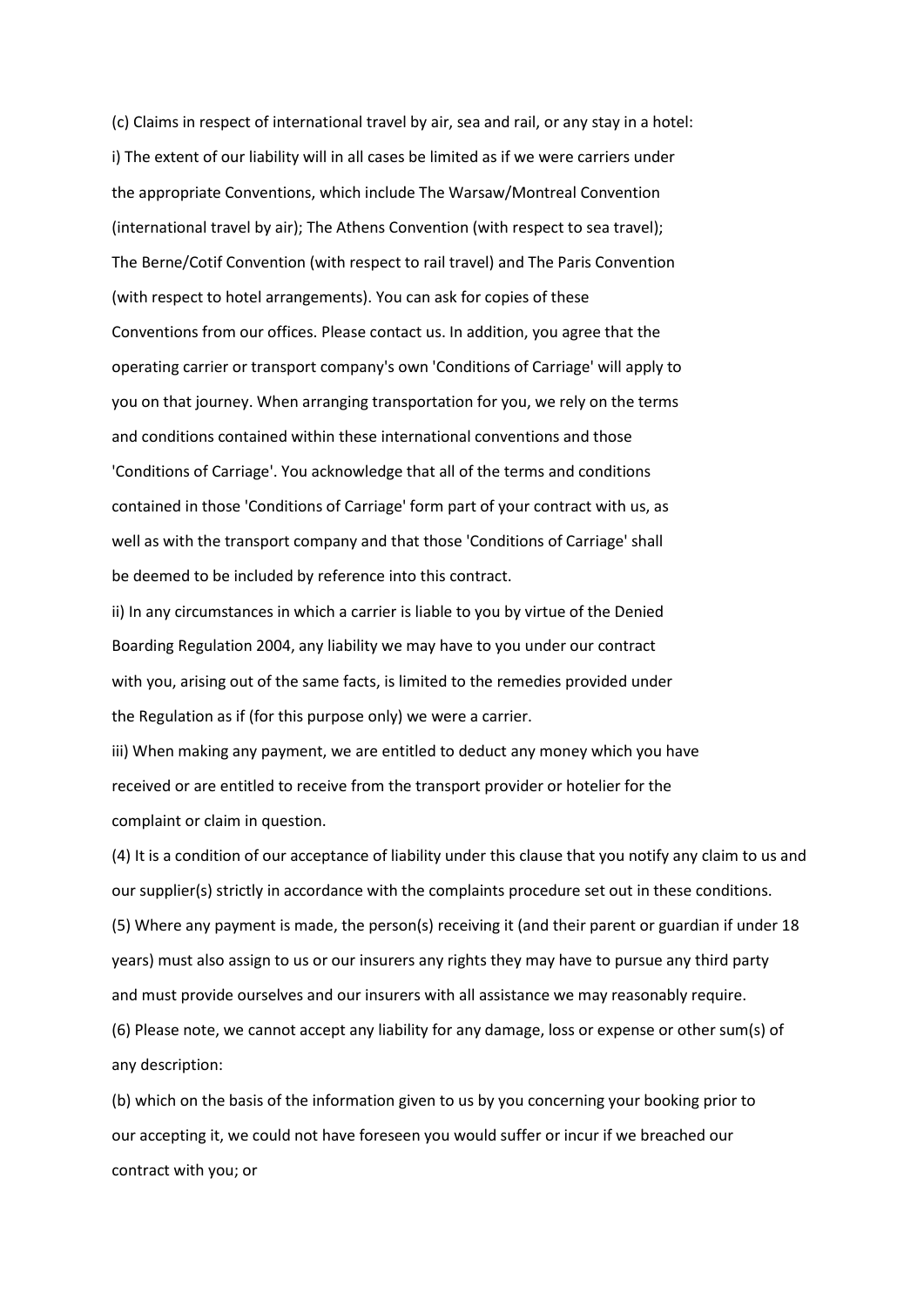(c) relate to any business.

(7) We will not accept responsibility for services or facilities which do not form part of our agreement

or where they are not advertised on our website. For example any excursion you book whilst away, or any service or facility which your hotel or any other supplier agrees to provide for you. (8) Where it is impossible for you to return to your departure point as per the agreed return date of your package, due to "unavoidable and extraordinary circumstances", we shall provide you with any necessary accommodation (where possible, of a comparable standard) for a period not exceeding three nights per person. Please note that the 3 night cap does not apply to persons with reduced mobility, pregnant women or unaccompanied minors, nor to persons needing specific medical assistance, provided we have been notified of these particular needs at least 48 hours before the start of your holiday. For the purposes of this clause, "unavoidable and extraordinary circumstances" mean warfare, acts of terrorism, significant risks to human health such as the outbreak of serious disease at the travel destination or natural disasters such as floods, earthquakes or weather conditions which make it impossible to travel safely back to your departure point.

29. Insolvency Protection for Your Package Holiday

We provide financial security for flight-inclusive packages by way of our Air Travel Organiser's Licence

number 0252, issued by the Civil Aviation Authority, Gatwick Airport South, West Sussex, RH6 0YR, UK,

telephone 0333 103 6350, email: claims@caa.co.uk.

When you buy an ATOL protected product from us you will receive an ATOL Certificate. This lists what is

financially protected, where you can get information on what this means for you and who to contact if

things go wrong. For further information, visit the ATOL website at www.atol.org.uk. The price of our

flight inclusive arrangements includes the amount of £2.50 per person as part of the ATOL Protection

Contribution (APC) we pay to the CAA. This charge is included in our advertised prices. Not all holiday or

travel services offered and sold by us will be protected by the ATOL Scheme. ATOL protection extends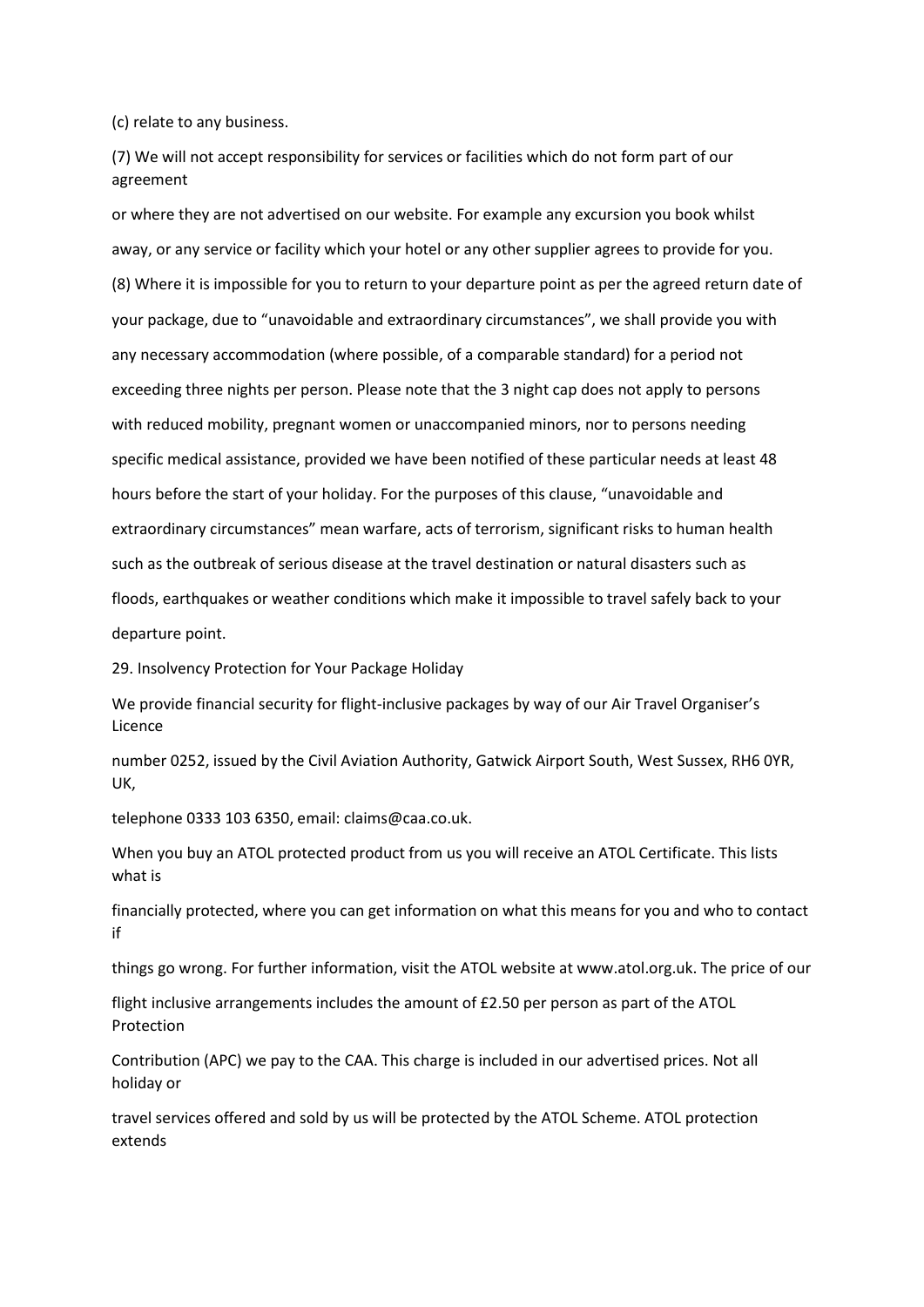primarily to customers who book and pay in the United Kingdom and European Economic Area (EEA).

We, or the suppliers identified on your ATOL Certificate, will provide you with the services listed on the

ATOL Certificate (or a suitable alternative). In some cases, where neither we nor the supplier are able to

do so for reasons of insolvency, an alternative ATOL holder may provide you with the services you have

bought (at no extra cost to you). You agree to accept that in those circumstances the alternative ATOL

holder will perform those obligations and you agree to pay any money outstanding to be paid by you

under your contract to that alternative ATOL holder. However, you also agree that in some cases it will

not be possible to appoint an alternative ATOL holder, in which case you will be entitled to make a claim

under the ATOL Scheme (or your credit card issuer where applicable).

If we, or the suppliers identified on your ATOL certificate, are unable to provide the services listed (or a

suitable alternative, through an alternative ATOL holder or otherwise) for reasons of insolvency, the

Trustees of the Air Travel Trust may make a payment to (or confer a benefit on) you under the ATOL

scheme. You agree that in return for such a payment or benefit you assign absolutely to those **Trustees** 

any claims which you have or may have arising out of or relating to the non-provision of the services,

including any claim against us, the travel agent (or your credit card issuer where applicable). You also

agree that any such claims may be re-assigned to another body, if that other body has paid sums you

have claimed under the ATOL scheme.

30. Prompt Assistance

If, whilst you are on holiday, you find yourself in difficulty for any reason, we will offer you such prompt

assistance as is appropriate in the circumstances. In particular, we will provide you with appropriate

information on health services, local authorities and consular assistance, and assistance with distance

communications and finding alternative travel arrangements. Where you require assistance which is not

owing to any failure by us, our employees or sub-contractors we will not be liable for the costs of any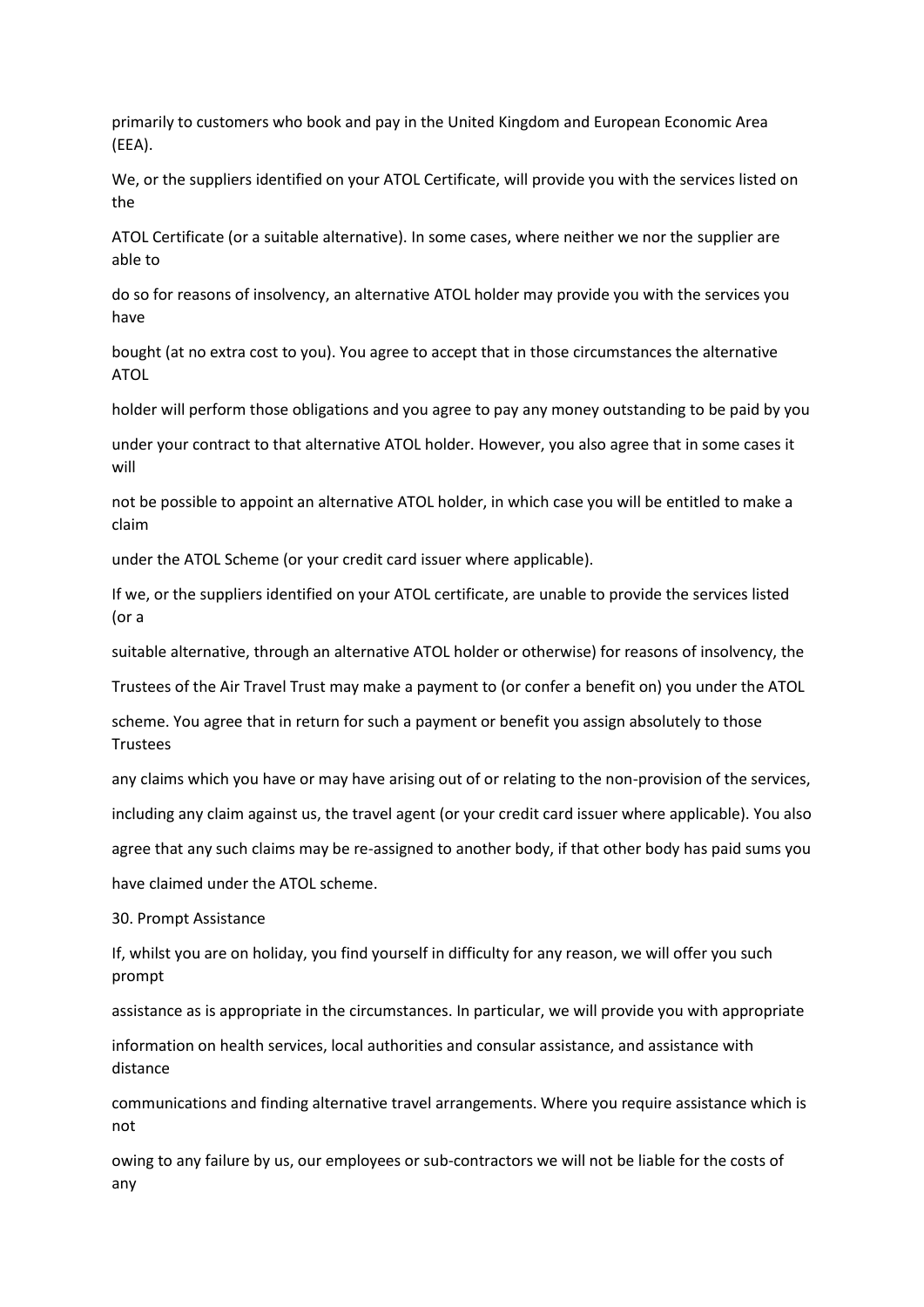alternative travel arrangements or other such assistance you require. Any supplier, airline or other

transport supplier may however pay for or provide refreshments and/or appropriate accommodation and

you should make a claim directly to them. Subject to the other terms of these Booking Conditions, we will

not be liable for any costs, fees or charges you incur in the above circumstances, if you fail to obtain our

prior authorisation before making your own travel arrangements. Furthermore, we reserve the right to

charge you a fee for our assistance in the event that the difficulty is caused intentionally by you or a

member of your party, or otherwise through your or your party's negligence.

31. Early and Late Season Holidays

Our prices show especially good holiday value early and late in the season. However, as you would

expect, not all hotels, resort facilities, restaurants, night clubs and children's activities may be available at

these times due to poor weather conditions and/or lack of support. Local suppliers reserve the right,

subject to weather and visitors in resort, to either withdraw or reduce the services provided. This could be

due to cleaning, renovation or as a result of local conditions and we cannot be held responsible for this.

SECTION C – SINGLE SERVICE BOOKINGS

This section applies to all single service bookings that you make with us (e.g. a flight only or

accommodation only booking) when we are acting in a Principal capacity. Please read this section

in conjunction with Section A of these Booking Conditions.

32. If You Change or Cancel Your Single Service Booking

Changes:

If you wish to change any part of your booking after our confirmation invoice has been issued, you must

inform us in writing as soon as possible. This should be done by the lead person on the booking. We will

endeavour to make these changes if they are possible. Where we can meet a request, all changes will be

subject to payment of an amendment fee, which will be advised to you at the time of your request, as well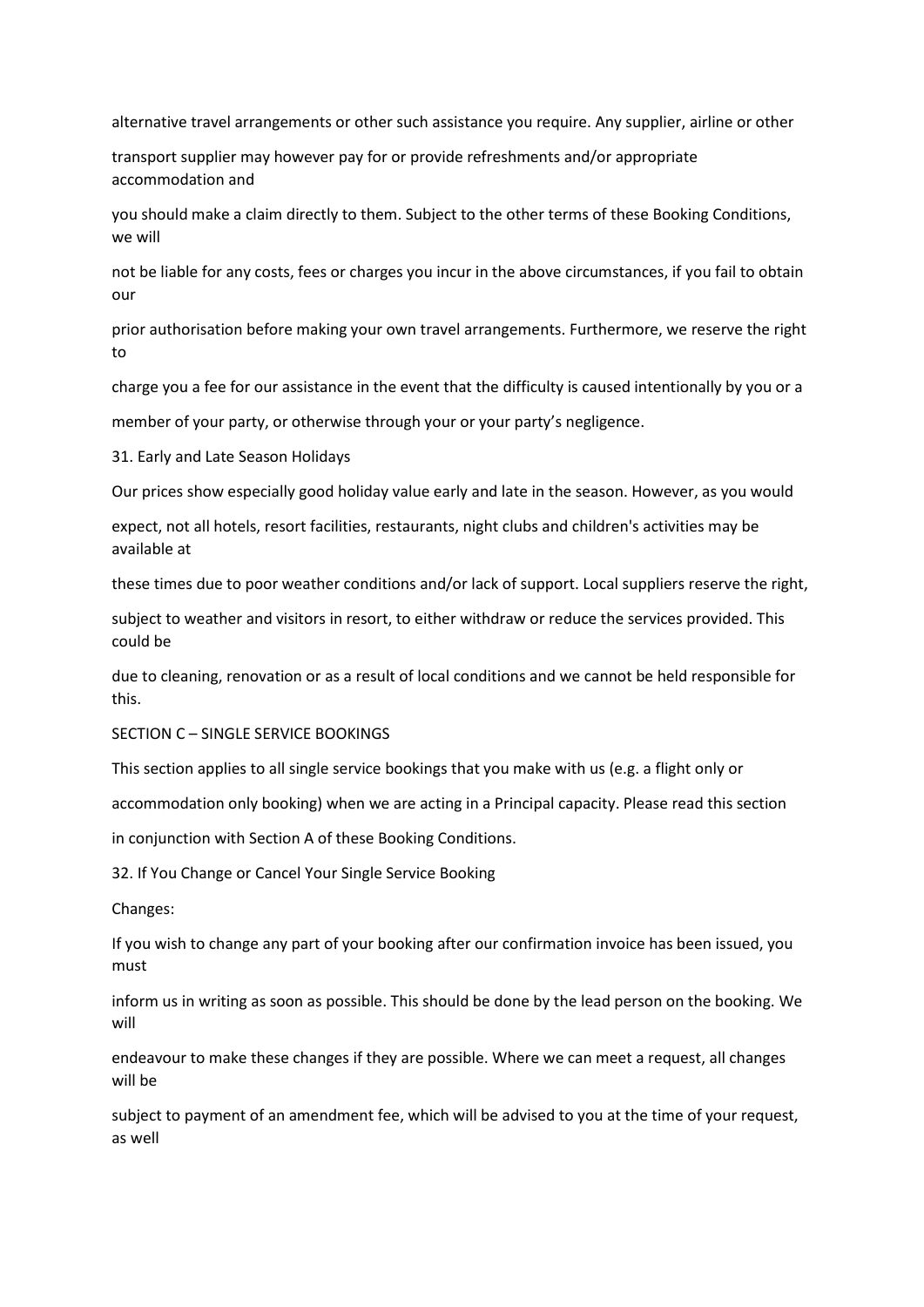as any costs and charges incurred by us and/or incurred or imposed by any of our suppliers in making

this change.

Certain ticket arrangements may not be changeable after confirmation and any alteration may result in a

cancellation charge of 100%.

Cancellations:

If you or any other member of your party decides to cancel your confirmed booking you must notify us in

writing, immediately. This should be done by the first named person on the booking. Your notice of

cancellation will only take effect when it is received in writing by us at our offices and will be effective from

the date on which we receive it. The person to notify us of any cancellation must be the same person that

originally signed the booking form.

Should one or more member of a party cancel, it may increase the per person holiday price of those still

travelling and you will be liable to pay this increase.

Since we incur costs in cancelling your arrangements, you will have to pay the cancellation charges as

follows:

Cancellation Fees for Accommodation Only Bookings:

Period before departure in which you notify

us

Cancellation Charge

57 days or more\* Deposit plus any non-cancellable/changeable

element

Between 56-36 days 50% of the cost of booking\*\*

Between 35-22 days 70% of the cost of booking\*\*

Between 21-15 days 90% of the cost of booking

14 days or less 100% of the cost of booking

\*Not including day of departure

\*\*Or deposit, whichever is greater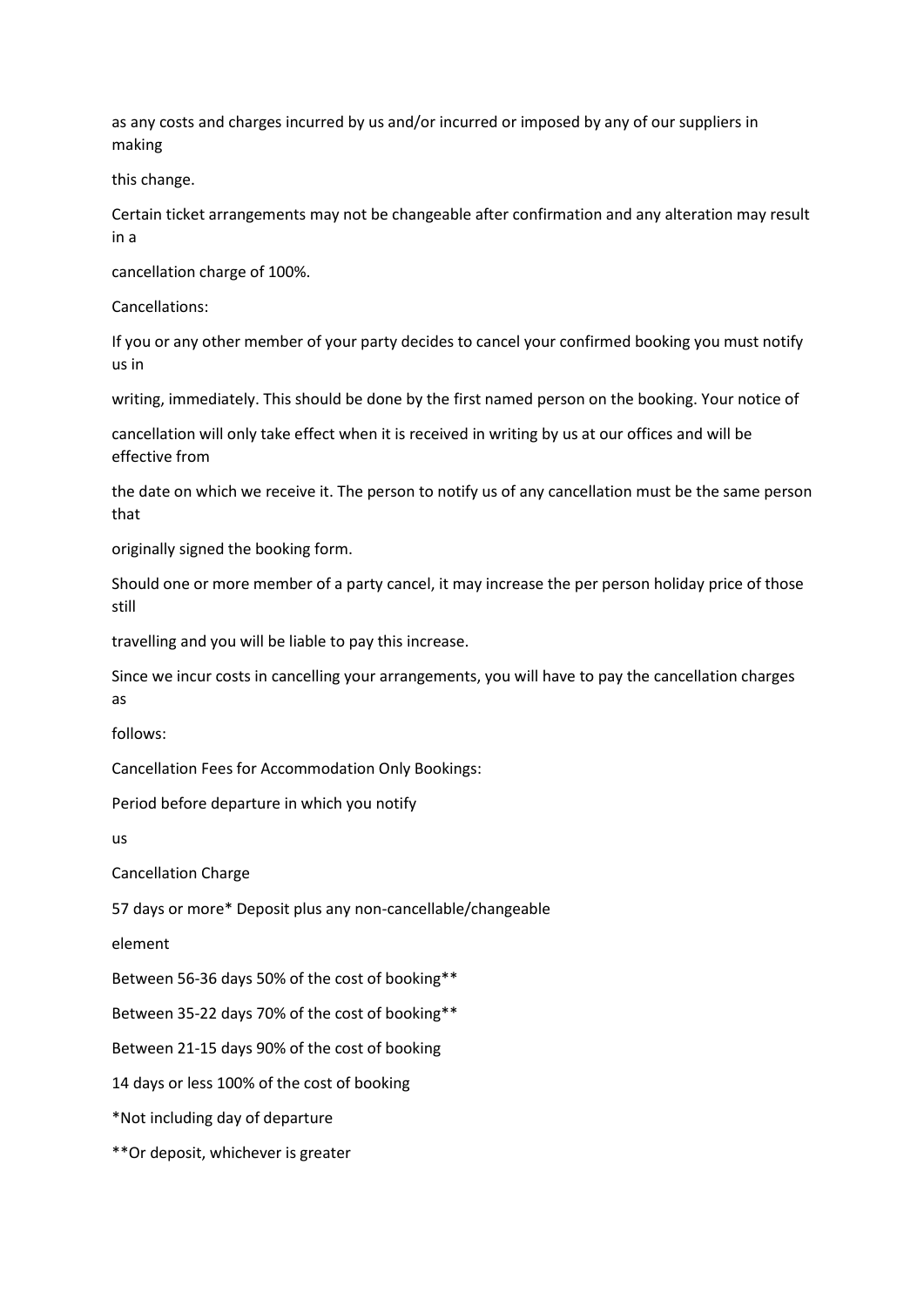Cancellation Fees for Flight Only Bookings:

Cancellation fees for Flight Only bookings are likely to be 100% of the value of booking, from the time of

booing. If you wish to cancel your Flight Only booking please call us and we can confirm the cancellation

charges applicable to your Flight Only booking.

Please note that insurance premiums and amendments charges are not refundable in any circumstances.

Important Note: Certain arrangements may not be amended after they have been confirmed and

any alteration or cancellation could incur a cancellation charge of up to 100% of that part of the

arrangements in addition to the charge above.

If the reason for your cancellation is covered under the terms of your insurance policy, you may be able to

reclaim these charges.

Where possible, we will deduct the cancellation charge(s) from any monies you have already paid to us.

This clause 32 outlines the rights you have if you wish to cancel your single service booking. Please note

that there is no automatic statutory right of cancellation under the Consumer Contracts (Information,

Cancellation and Additional Charges) Regulations 2013 (Directive 2011/83/EU).

33. If We Change or Cancel Your Single Service Booking

We may in exceptional circumstances be required to cancel your booking in which case a full refund of all

monies paid will be made to you. We regret we cannot meet any expenses or losses that you may incur

as a result of change or cancellation.

Very rarely, we may be forced by "force majeure" (please see clause 8) to change or terminate all or

some of your arrangements after departure. If this situation does occur, we regret we will be unable to

make any refunds, pay you compensation or meet any costs or expenses you incur as a result.

34. Our Responsibilities for your Single Service Booking

(1) Subject to the remainder of this clause, we have a duty to select the suppliers of the services

making up your booking with us with reasonable skill and care. We have no liability to you for the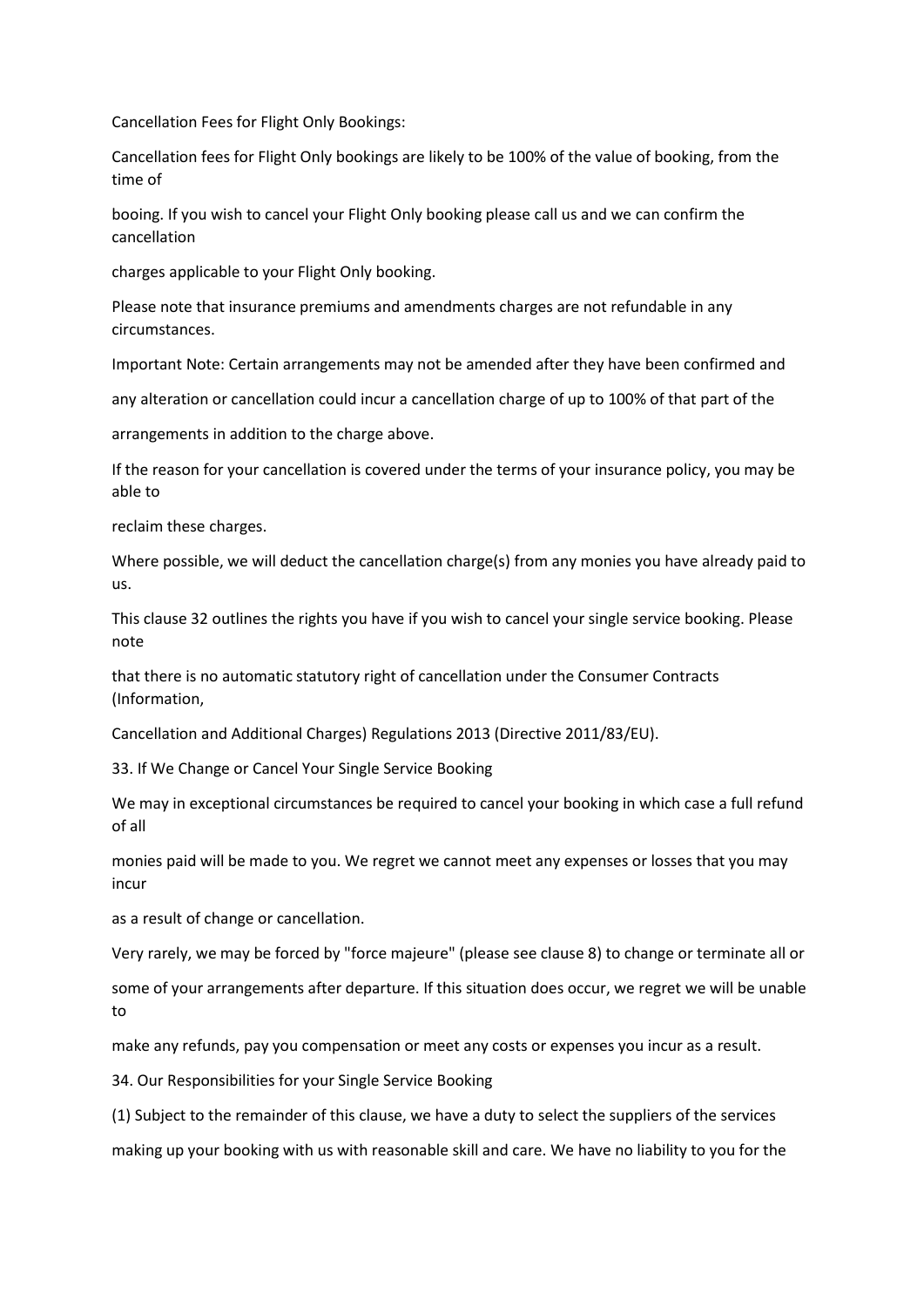actual provision of the services, except in cases where it is proved that we have breached that duty and damage to you has been caused. Therefore, providing we have selected the suppliers/subcontractors with reasonable skill and care, we will have no liability to you for anything that happens during the service in question or any acts or omissions of the supplier, its employees or agents.

(2) We will not be responsible or pay you compensation for any injury, illness, death, loss, damage, expense, cost or other claim of any description if it results from:

(a) the act(s) and/or omission(s) of the person(s) affected; or

(b) the act(s) and/or omission(s) of a third party unconnected with the provision of the services contracted for and which were unforeseeable or unavoidable; or

(c) unusual or unforeseeable circumstances beyond ours or our supplier(s) control, the consequences of which could not have been avoided even if all due care had been exercised; or

(d) an event which either ourselves or suppliers could not, even with all due care, have foreseen or forestalled.

(3) We limit the amount of compensation we may have to pay you if we are found liable under this clause:

(a) loss of and/or damage to any luggage or personal possessions and money,

The maximum amount we will have to pay you in respect of these claims is an amount equivalent to the excess on your insurance policy which applies to this type of loss per person in total because you are required to have adequate insurance in place to cover any losses of this kind.

(b) Claims not falling under (a) above and which don't involve injury, illness or death

The maximum amount we will have to pay you in respect of these claims is twice the price paid by you in total. This maximum amount will only be payable where everything has gone wrong and you have not received any benefit at all from your booking.

(4) It is a condition of our acceptance of liability under this clause that you notify any claim to ourselves and our supplier(s) strictly in accordance with the complaints procedure set out in these conditions.

(5) Where any payment is made, the person(s) receiving it (and their parent or guardian if under 18 years) must also assign to ourselves or our insurers any rights they may have to pursue any third party and must provide ourselves and our insurers with all assistance we may reasonably require.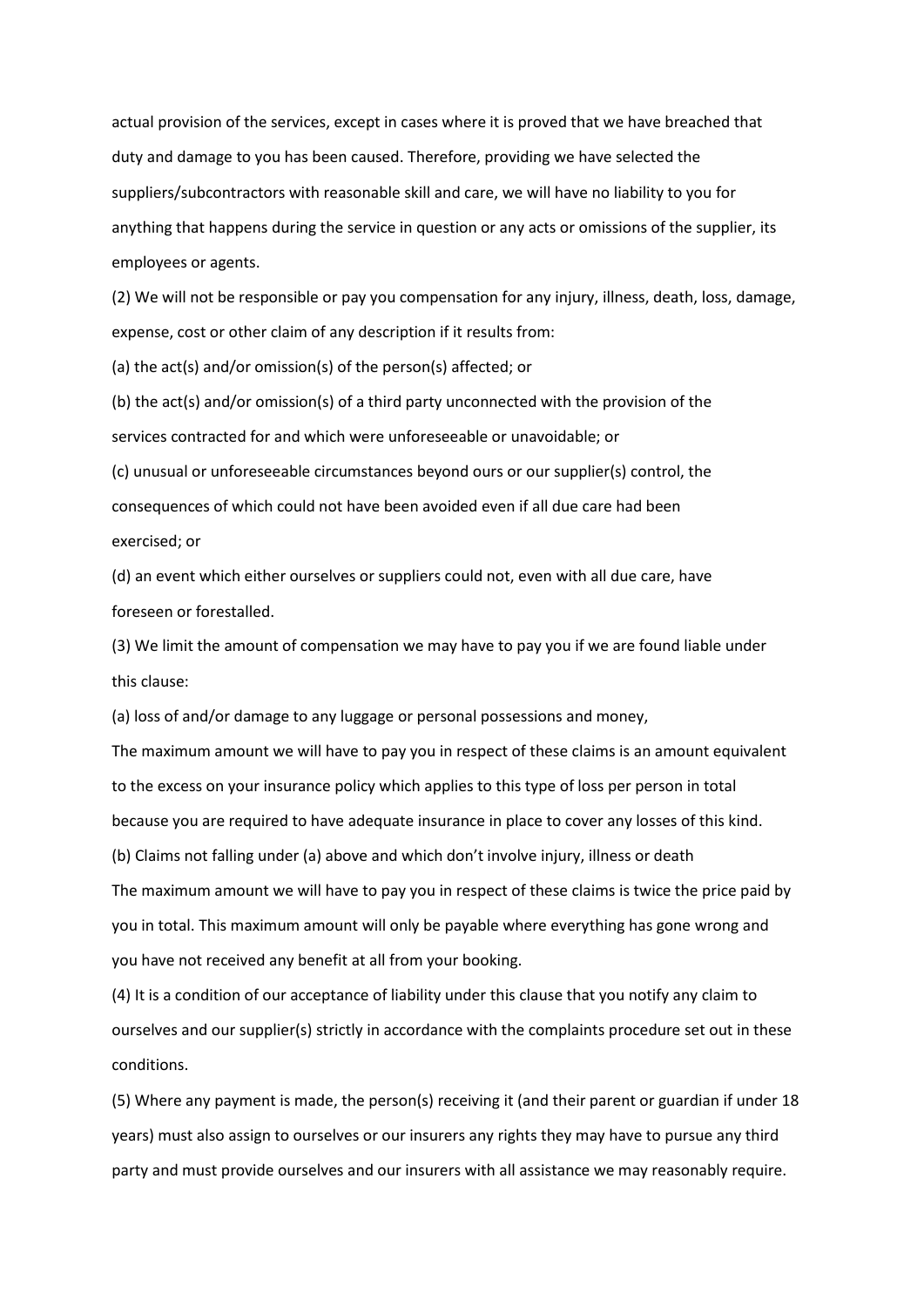(6) Please note, we cannot accept any liability for any damage, loss or expense or other sum(s) of any description: (a) which on the basis of the information given to us by you concerning your booking prior to our accepting it, we could not have foreseen you would suffer or incur if we breached our contract with you; or (b) relate to any business.

(7) We will not accept responsibility for services or facilities which do not form part of our agreement

or where they are not advertised on our website. For example any excursion you book whilst

away, or any service or facility which your hotel or any other supplier agrees to provide for you.

35. Insolvency Protection for Single Service Bookings

Where you have booked a Flight Only arrangement with us, we provide financial security for ATOL

protected flights by way of our Air Travel Organiser's Licence number 0252, issued by the Civil Aviation

Authority, Gatwick Airport South, West Sussex, RH6 0YR, UK, telephone 0333 103 6350, email:

claims@caa.co.uk.

When you buy an ATOL protected product from us you will receive an ATOL Certificate. This lists what is

financially protected, where you can get information on what this means for you and who to contact if

things go wrong. For further information, visit the ATOL website at www.atol.org.uk. The price of our

flight inclusive arrangements includes the amount of £2.50 per person as part of the ATOL Protection

Contribution (APC) we pay to the CAA. This charge is included in our advertised prices. Not all holiday or

travel services offered and sold by us will be protected by the ATOL Scheme. ATOL protection extends

primarily to customers who book and pay in the United Kingdom and European Economic Area (EEA).

We, or the suppliers identified on your ATOL Certificate, will provide you with the services listed on the

ATOL Certificate (or a suitable alternative). In some cases, where neither we nor the supplier are able to

do so for reasons of insolvency, an alternative ATOL holder may provide you with the services you have

bought (at no extra cost to you). You agree to accept that in those circumstances the alternative ATOL